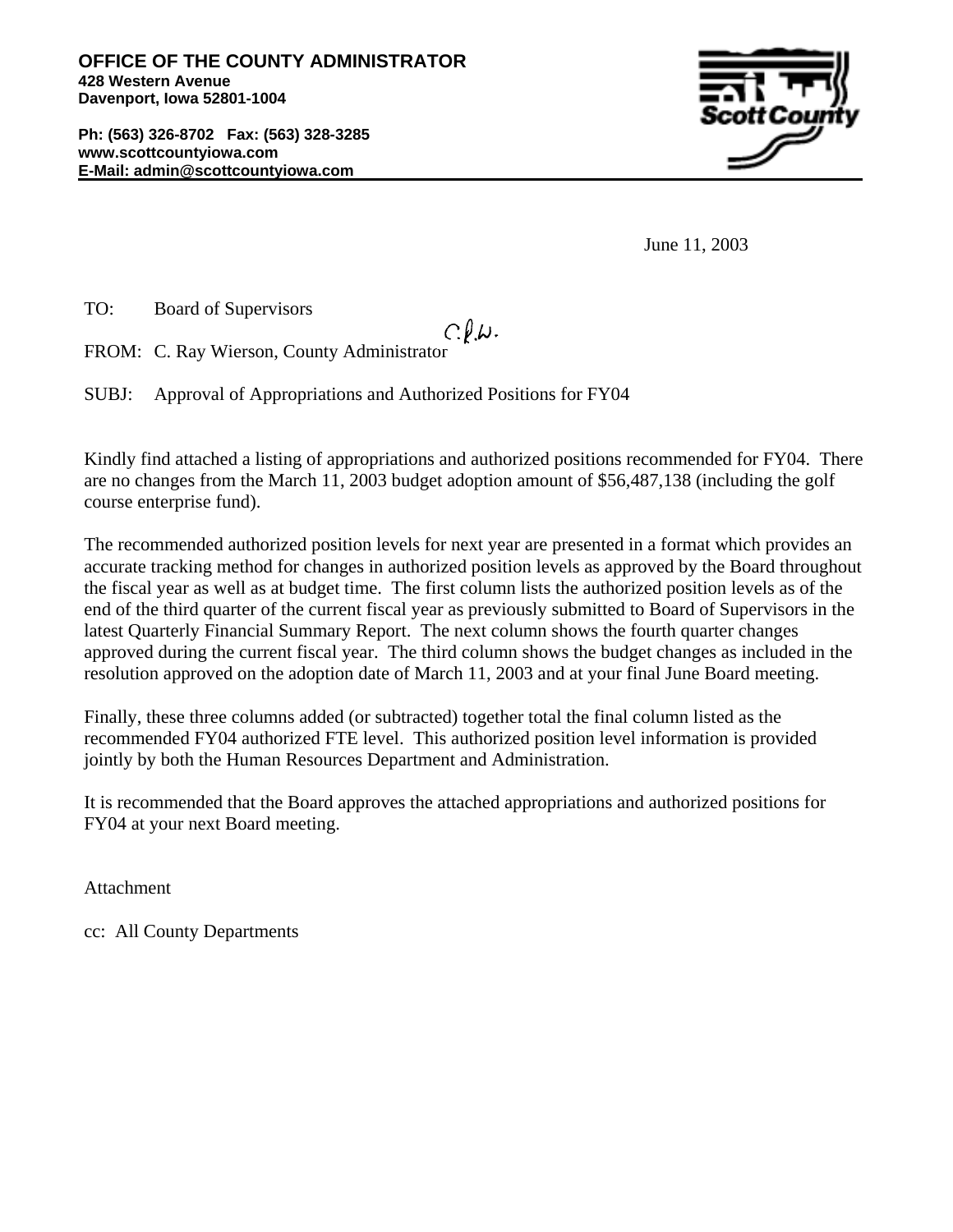# **SCOTT COUNTY**

# **APPROPRIATIONS AND AUTHORIZED POSITIONS**

**FOR FY04**



**June 19, 2003**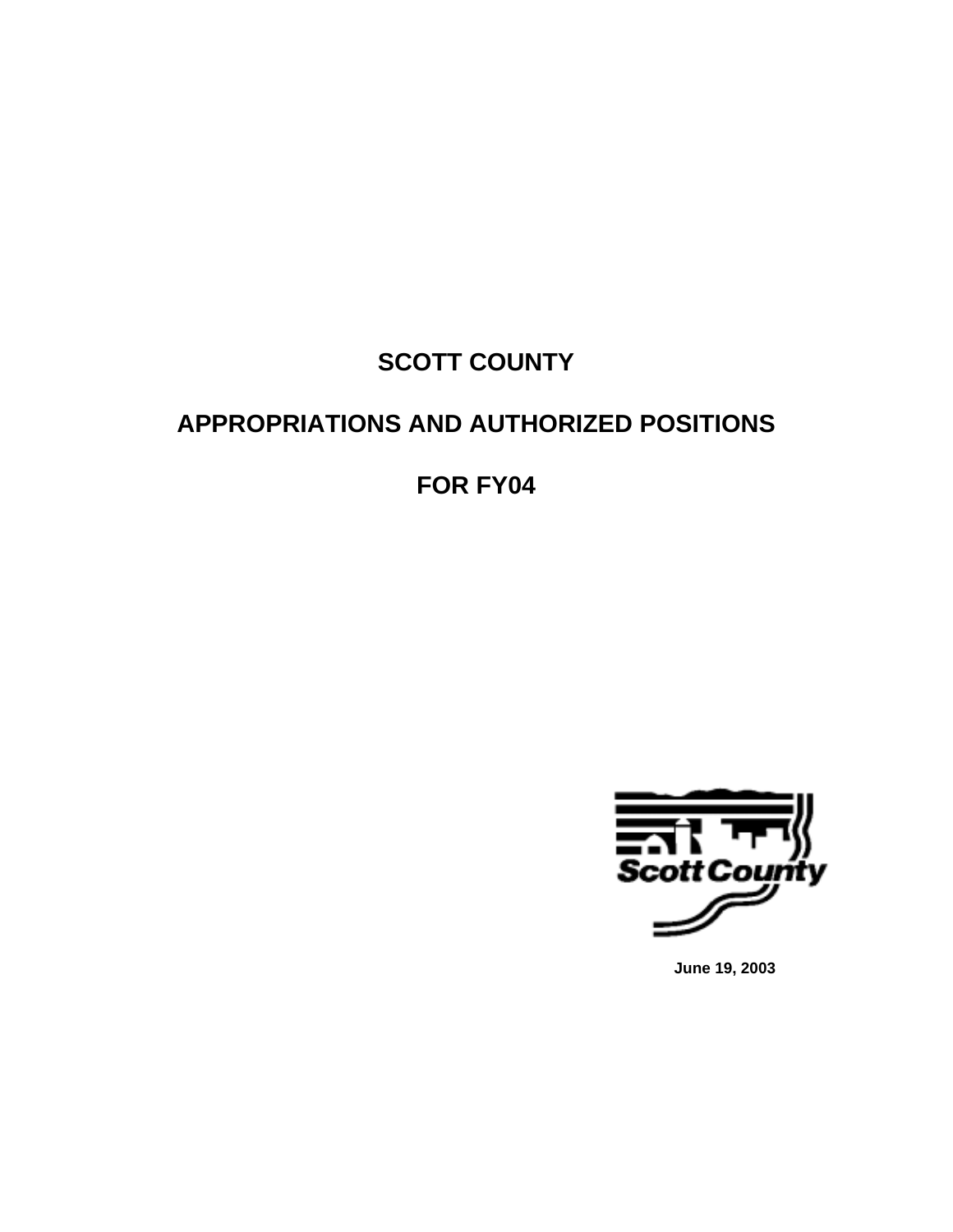#### **SCOTT COUNTY FY04 APPROPRIATIONS AND AUTHORIZED POSITIONS**

#### **TABLE OF CONTENTS**

| <b>Summary Schedules</b>                                                              | <u>Page</u> |
|---------------------------------------------------------------------------------------|-------------|
| Appropriation Summary-by Department<br>Authorized FTE Listing Summary - by Department | $h-1$       |

| <b>Detail Schedules</b><br><b>DEPARTMENTS:</b> | Page  | <b>FTE</b><br>Page |
|------------------------------------------------|-------|--------------------|
| Administration                                 | $a-1$ | $b-2$              |
| Attorney                                       | $a-1$ | $b-2$              |
| Auditor                                        | $a-1$ | $b-3$              |
| <b>Capital Projects</b>                        | $a-1$ | n/a                |
| <b>Community Services</b>                      | $a-1$ | $b-4$              |
| Conservation                                   | $a-1$ | $b-5$              |
| <b>Golf Course</b>                             | $a-2$ | $b-5$              |
| <b>Debt Service</b>                            | $a-2$ | n/a                |
| <b>Facility and Support Services</b>           | $a-2$ | $b-4$              |
| Health                                         | $a-2$ | $b - 6$            |
| <b>Human Resources</b>                         | $a-2$ | $b - 6$            |
| <b>Human Services</b>                          | $a-3$ | n/a                |
| Information Technology                         | $a-3$ | $b-3$              |
| <b>Juvenile Court Services</b>                 | $a-3$ | $b-7$              |
| Non-Departmental                               | $a-3$ | n/a                |
| Planning & Development                         | $a-3$ | $b-7$              |
| Recorder                                       | $a-4$ | $b-7$              |
| Secondary Roads                                | $a-4$ | $b-8$              |
| Sheriff                                        | a-4   | $b-9$              |
| Supervisors                                    | a-4   | b-9                |
| Treasurer                                      | $a-4$ | $b-10$             |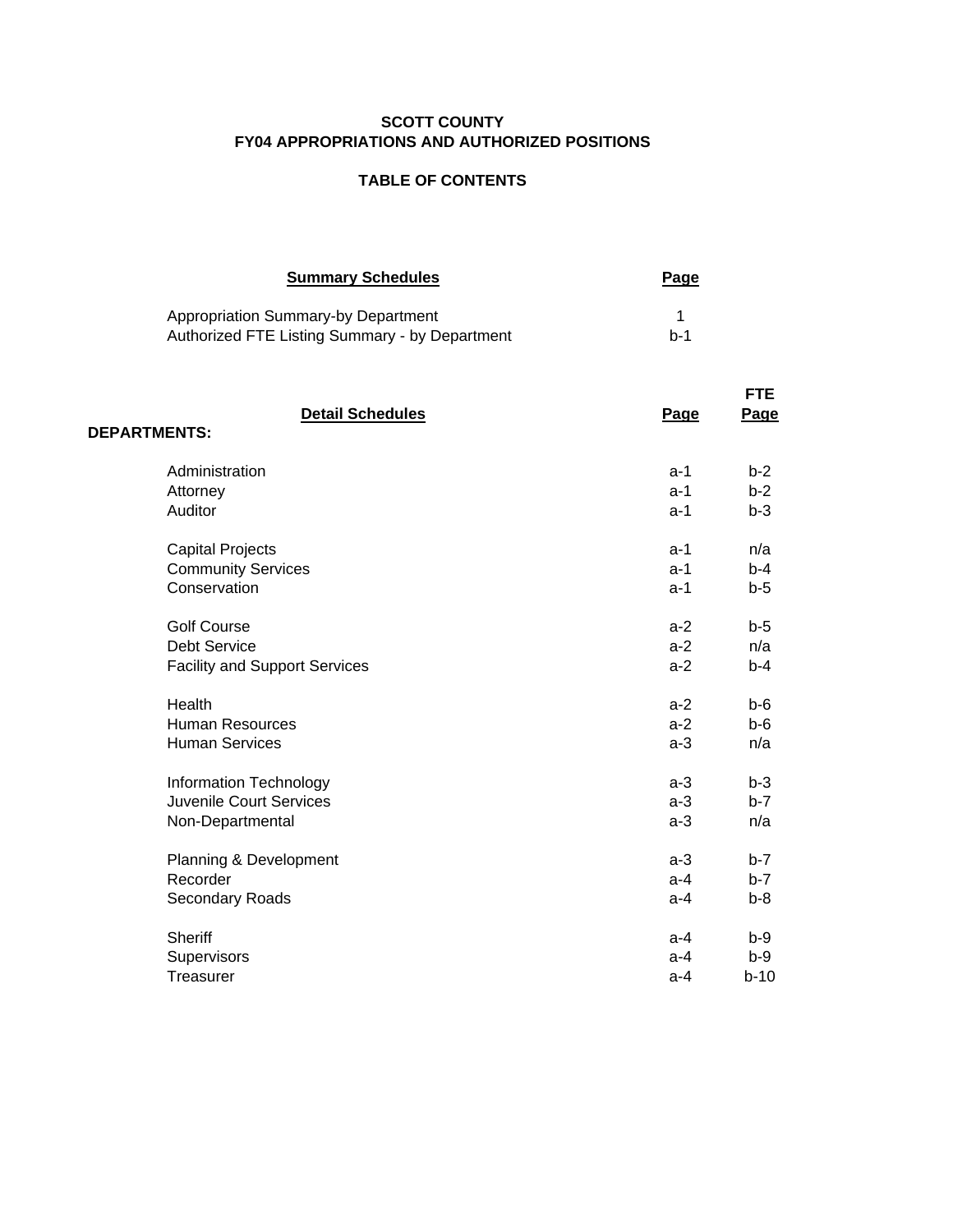#### **SCOTT COUNTY FY04 APPROPRIATIONS AND AUTHORIZED POSITIONS**

## **TABLE OF CONTENTS (cont.)**

| <b>Detail Schedules</b>                   | Page  |
|-------------------------------------------|-------|
| <b>AUTHORIZED AGENCIES:</b>               |       |
| <b>Bi-State Planning</b>                  | a-5   |
| <b>Buffalo Volunteer Ambulance</b>        | $a-5$ |
| Center For Alcohol & Drug Services        | $a-5$ |
|                                           |       |
| Center For Aging Services, Inc.           | $a-5$ |
| <b>Community Health Care</b>              | $a-5$ |
| Durant Volunteer Ambulance                | $a-5$ |
|                                           |       |
| <b>Emergency Management Agency</b>        | $a-5$ |
| <b>Genesis Visiting Nurse Association</b> | $a-6$ |
| Handicapped Development Center            | а-6   |
|                                           |       |
| <b>Humane Society</b>                     | $a-6$ |
| Library                                   | $a-6$ |
| Medic Ambulance                           | $a-6$ |
|                                           |       |
| <b>QC Convention/Visitors Bureau</b>      | а-6   |
| QC Development Group                      | $a-7$ |
| <b>VF Community Mental Health Center</b>  | a-7   |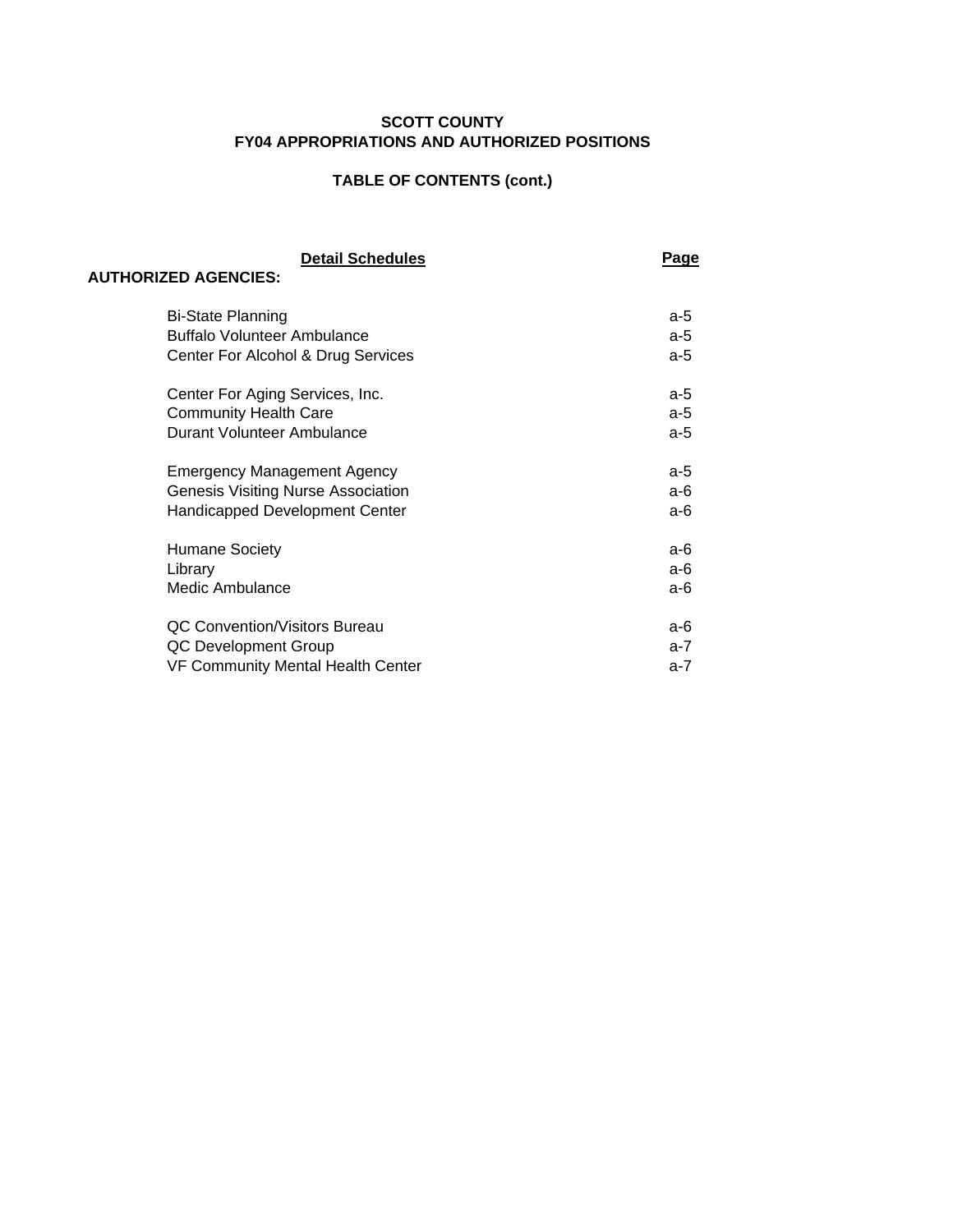#### 06/10/03<br>11:10am<br>**EY04 APPROPRIATIONS SI FY04 APPROPRIATIONS SUMMARY**

| <b>Description</b>                                          | <b>FY04</b><br><b>Adopted</b> | <b>Changes</b> | <b>FY04</b><br>Appropriated |
|-------------------------------------------------------------|-------------------------------|----------------|-----------------------------|
|                                                             |                               |                |                             |
| Administration                                              | 316,209                       | \$0.00         | 316,209                     |
| Attorney<br>Auditor                                         | 2,049,651<br>1,146,915        | 0.00<br>0.00   | 2,049,651<br>1,146,915      |
|                                                             |                               |                |                             |
| <b>Authorized Agencies</b>                                  | 8,821,323                     | 0.00           | 8,821,323                   |
| Capital Improvements (general)<br><b>Community Services</b> | 2,822,915<br>7,260,833        | 0.00<br>0.00   | 2,822,915<br>7,260,833      |
|                                                             |                               |                |                             |
| Conservation (net of golf course)                           | 2,912,458                     | 0.00           | 2,912,458                   |
| <b>Debt Service</b>                                         | 1,038,906                     | 0.00           | 1,038,906                   |
| Facility & Support Services                                 | 2,124,505                     | 0.00           | 2,124,505                   |
| Health                                                      | 3,762,912                     | 0.00           | 3,762,912                   |
| Human Resources                                             | 344.047                       | 0.00           | 344,047                     |
| <b>Human Services</b>                                       | 175,953                       | 0.00           | 175,953                     |
| Information Technology                                      | 1,144,132                     | 0.00           | 1,144,132                   |
| Juvenile Court Services                                     | 817,907                       | 0.00           | 817,907                     |
| Non-Departmental                                            | 2,479,254                     | 0.00           | 2,479,254                   |
| Planning & Development                                      | 283,387                       | 0.00           | 283,387                     |
| Recorder                                                    | 654,053                       | 0.00           | 654,053                     |
| Secondary Roads                                             | 4,696,700                     | 0.00           | 4,696,700                   |
| Sheriff                                                     | 10,818,844                    | 0.00           | 10,818,844                  |
| Supervisors                                                 | 260,237                       | 0.00           | 260,237                     |
| Treasurer                                                   | 1,526,321                     | 0.00           | 1,526,321                   |
| <b>SUBTOTAL</b>                                             | 55,457,462                    | 0.00           | 55,457,462                  |
| <b>Golf Course Operations</b>                               | 1,029,676                     | 0.00           | 1,029,676                   |
| <b>TOTAL</b>                                                | 56,487,138                    | 0.00           | 56,487,138                  |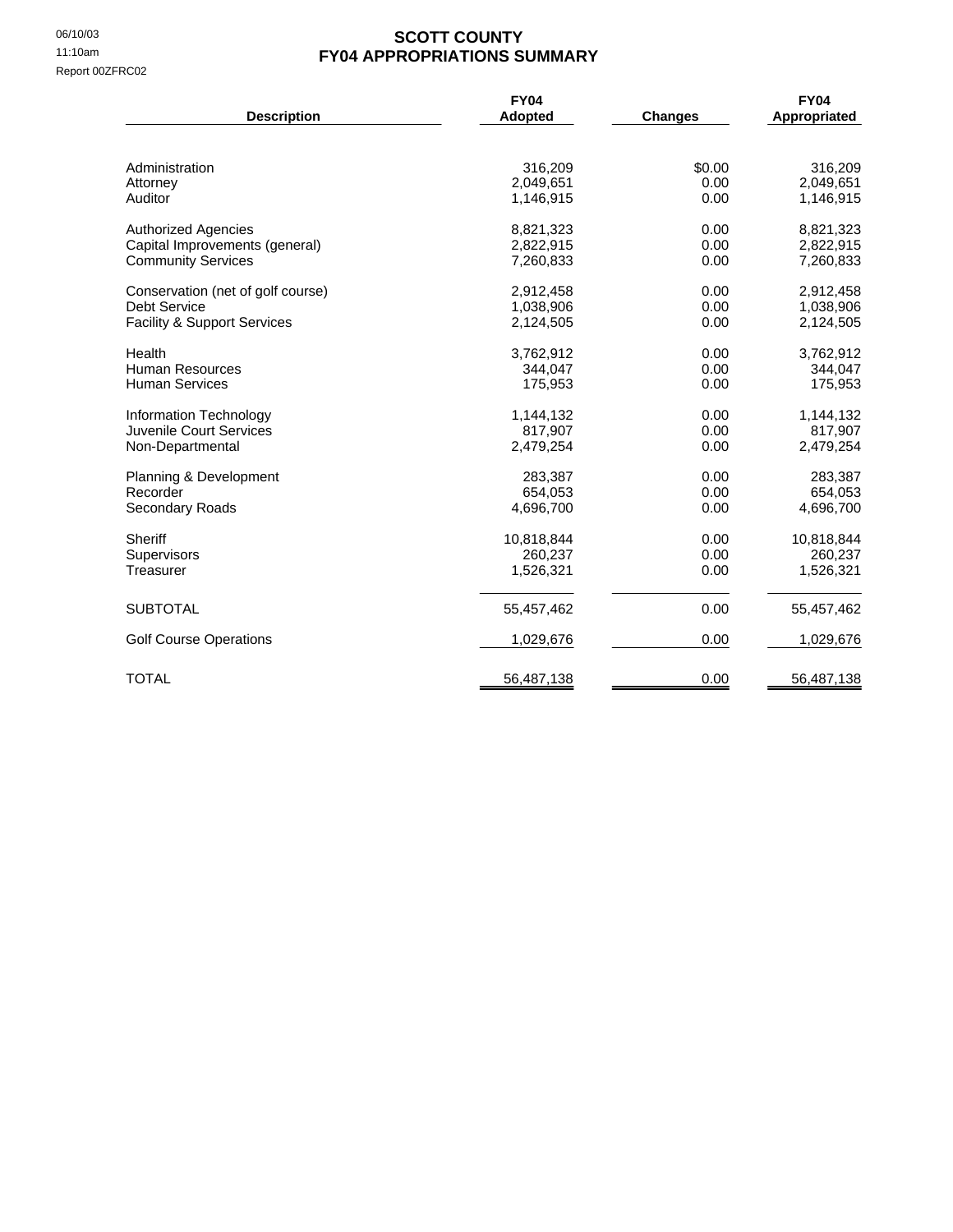#### **SCOTT COUNTY FY04 APPROPRIATIONS SUMMARY**

| Description                                            | FY04<br><b>Adopted</b>                  | Changes                      | FY04<br>Appropriated                    |
|--------------------------------------------------------|-----------------------------------------|------------------------------|-----------------------------------------|
| ORGANIZATION: ADMINISTRATION                           |                                         |                              |                                         |
| <b>APPROPRIATIONS</b>                                  |                                         |                              |                                         |
| Personal Services<br>Expenses<br>Supplies              | 298,784<br>13,925<br>3,500              | \$0.00<br>0.00<br>0.00       | 298,784<br>13,925<br>3,500              |
| TOTAL APPROPRIATIONS                                   | 316,209                                 | 0.00                         | 316,209                                 |
| ORGANIZATION: ATTORNEY                                 |                                         |                              |                                         |
| <b>APPROPRIATIONS</b>                                  |                                         |                              |                                         |
| Personal Services<br>Equipment<br>Expenses<br>Supplies | 1,905,185<br>8,500<br>100,560<br>35,406 | 0.00<br>0.00<br>0.00<br>0.00 | 1,905,185<br>8,500<br>100,560<br>35,406 |
| TOTAL APPROPRIATIONS                                   | 2,049,651                               | 0.00                         | 2,049,651                               |
| ORGANIZATION: AUDITOR                                  |                                         |                              |                                         |
| <b>APPROPRIATIONS</b>                                  |                                         |                              |                                         |
| Personal Services<br>Equipment<br>Expenses<br>Supplies | 960,290<br>10,000<br>153,725<br>22,900  | 0.00<br>0.00<br>0.00<br>0.00 | 960,290<br>10,000<br>153,725<br>22,900  |
| <b>TOTAL APPROPRIATIONS</b>                            | 1,146,915                               | 0.00                         | 1,146,915                               |
| ORGANIZATION: CAPITAL IMPROVEMENTS (GENERAL)           |                                         |                              |                                         |
| <b>APPROPRIATIONS</b>                                  |                                         |                              |                                         |
| Capital Improvements                                   | 2,822,915                               | 0.00                         | 2,822,915                               |
| <b>TOTAL APPROPRIATIONS</b>                            | 2,822,915                               | 0.00                         | 2,822,915                               |
| ORGANIZATION: COMMUNITY SERVICES                       |                                         |                              |                                         |
| <b>APPROPRIATIONS</b>                                  |                                         |                              |                                         |
| Personal Services<br>Expenses<br>Supplies              | 708,708<br>6,542,025<br>10,100          | 0.00<br>0.00<br>0.00         | 708,708<br>6,542,025<br>10,100          |
| TOTAL APPROPRIATIONS                                   | 7,260,833                               | 0.00                         | 7,260,833                               |
| ORGANIZATION: CONSERVATION                             |                                         |                              |                                         |

**APPROPRIATIONS** 

Personal Services

1,566,974

 $0.00$ 

1,566,974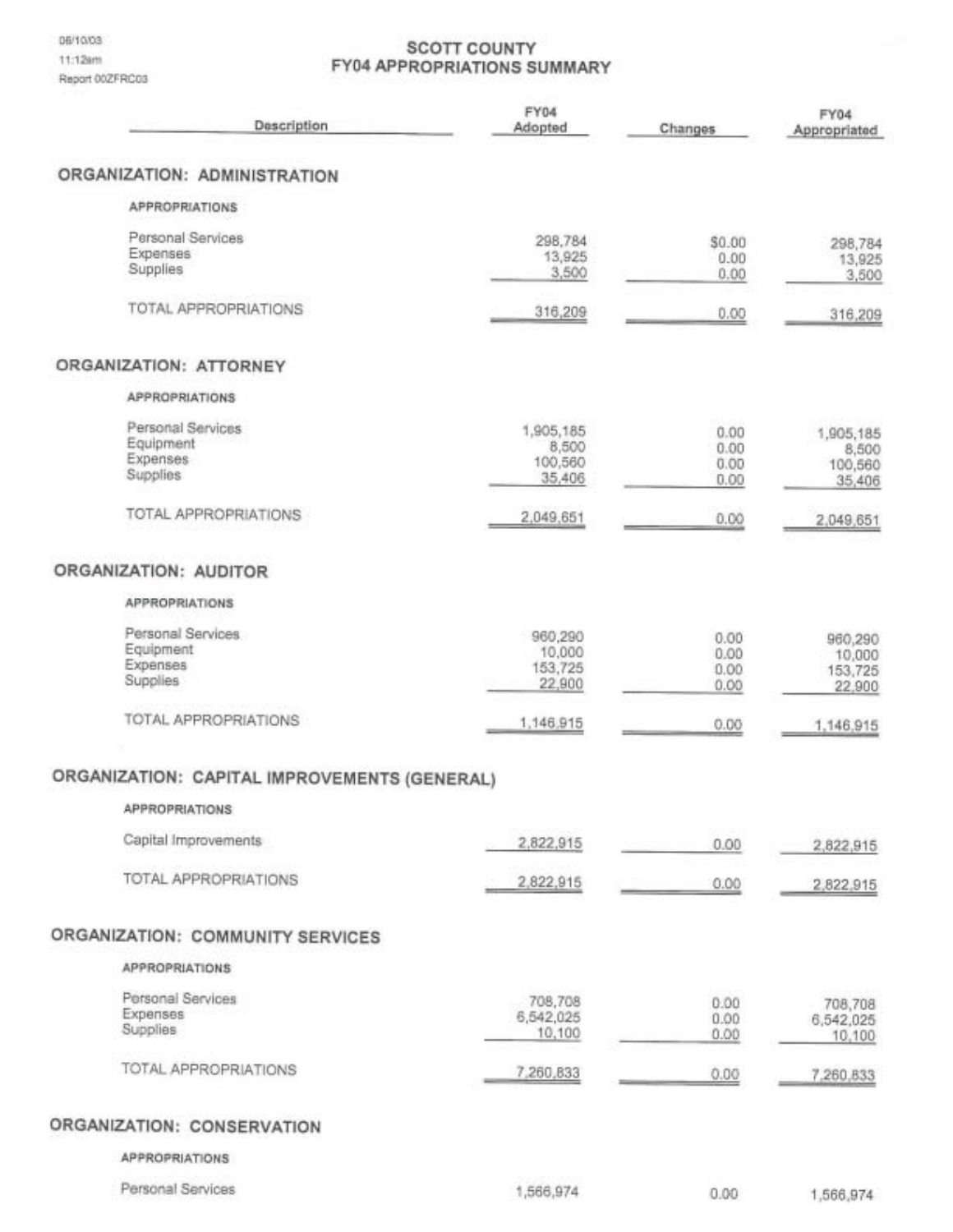06/10/03 11:12am Report 002FR003

## **SCOTT COUNTY FY04 APPROPRIATIONS SUMMARY**

| Description                                 | <b>FY04</b><br>Adopted | Changes        | FY04<br>Appropriated |
|---------------------------------------------|------------------------|----------------|----------------------|
| Equipment<br>Capital Improvements           | 179,000<br>433,612     | \$0.00<br>0.00 | 179,000<br>433,612   |
| Expenses<br>Supplies                        | 394,664<br>338,208     | 0.00<br>0.00   | 394,664<br>338,208   |
| TOTAL APPROPRIATIONS                        | 2,912,458              | 0.00           | 2,912,458            |
| ORGANIZATION: GLYNNS CREEK GOLF COURSE      |                        |                |                      |
| <b>APPROPRIATIONS</b>                       |                        |                |                      |
| Personal Services                           | 526,667                | 0.00           | 526,667              |
| Equipment<br>Expenses                       | 111,689<br>87,990      | 0.00           | 111,689              |
| Supplies                                    | 120,950                | 0.00<br>0.00   | 87,990<br>120,950    |
| Debt Service                                | 182,380                | 0.00           | 182,380              |
| TOTAL APPROPRIATIONS                        | 1,029,676              | 0.00           | 1,029,676            |
| ORGANIZATION: DEBT SERVICE                  |                        |                |                      |
| <b>APPROPRIATIONS</b>                       |                        |                |                      |
| <b>Debt Service</b>                         | 1,038,906              | 0.00           | 1,038,906            |
| TOTAL APPROPRIATIONS                        | 1,038,906              | 0.00           | 1,038,906            |
| ORGANIZATION: FACILITY AND SUPPORT SERVICES |                        |                |                      |
| <b>APPROPRIATIONS</b>                       |                        |                |                      |
| Personal Services                           | 1,032,407              | 0.00           | 1,032,407            |
| Equipment<br>Expenses                       | 28,000                 | 0.00           | 28,000               |
| Supplies                                    | 967,916                | 0.00           | 967,916              |
|                                             | 96,182                 | 0.00           | 96,182               |
| TOTAL APPROPRIATIONS                        | 2,124,505              | 0.00           | 2,124,505            |
| ORGANIZATION: HEALTH                        |                        |                |                      |
| <b>APPROPRIATIONS</b>                       |                        |                |                      |
| Personal Services                           | 2,088,357              | 0.00           | 2,088,357            |
| Equipment                                   | 21,850                 | 0.00           | 21,850               |
| Expenses                                    | 1,591,882              | 0.00           | 1,591,882            |
| Supplies                                    | 60,823                 | 0.00           | 60,823               |
| TOTAL APPROPRIATIONS                        | 3,762,912              | 0.00           | 3,762,912            |
| ORGANIZATION: HUMAN RESOURCES               |                        |                |                      |
| <b>APPROPRIATIONS</b>                       |                        |                |                      |
| Personal Services                           | 211,097                | 0.00           | 211,097              |
| Expenses<br>Supplies                        | 129,200<br>3,750       | 0.00<br>0.00   | 129,200<br>3,750     |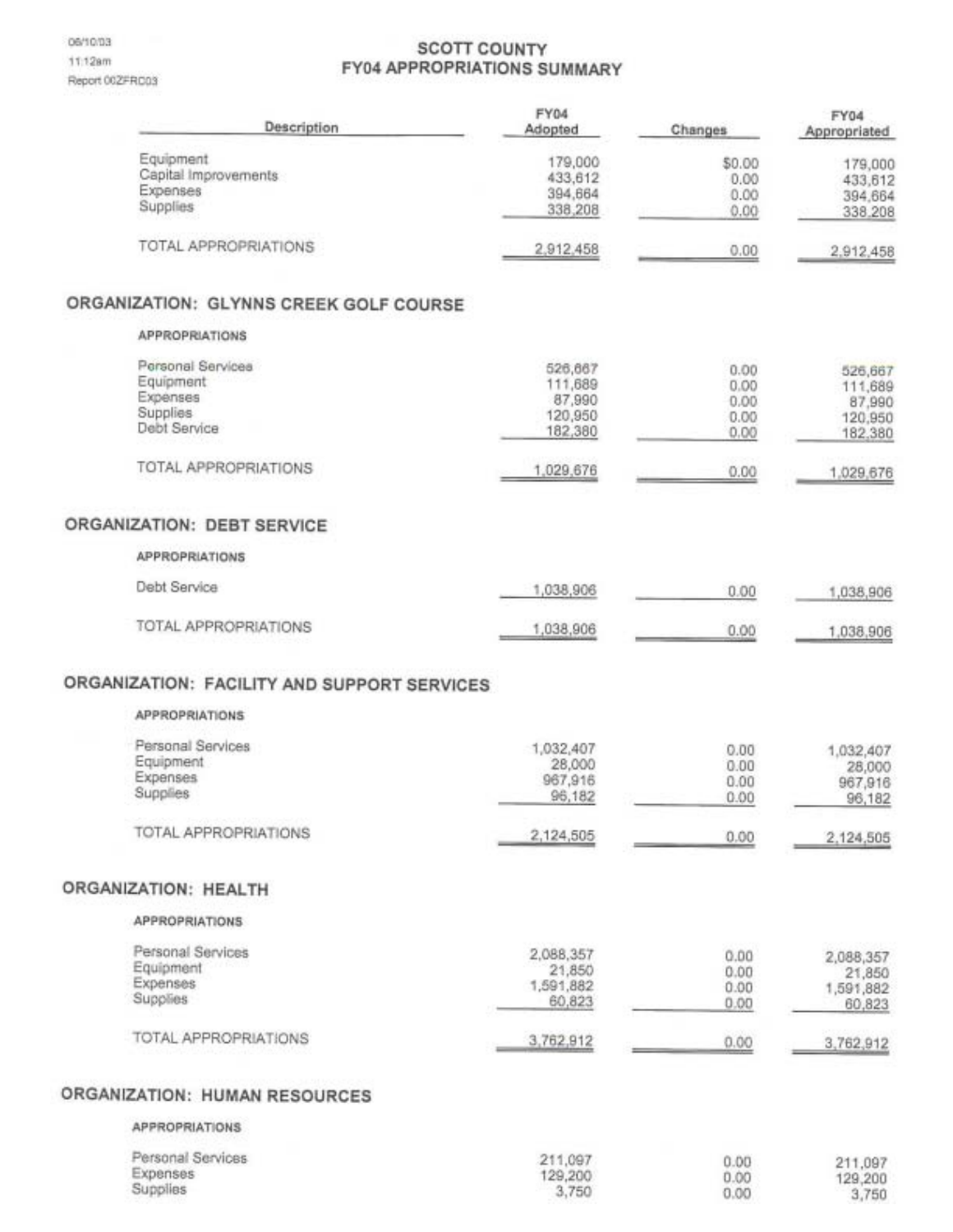06/10/03 11:12am Report 00ZFRC03

### **SCOTT COUNTY FY04 APPROPRIATIONS SUMMARY**

| Description                           | FY04<br>Adopted     | Changes      | FY04<br>Appropriated |
|---------------------------------------|---------------------|--------------|----------------------|
| TOTAL APPROPRIATIONS                  | 344,047             |              |                      |
|                                       |                     | \$0.00       | 344,047              |
| ORGANIZATION: HUMAN SERVICES          |                     |              |                      |
| <b>APPROPRIATIONS</b>                 |                     |              |                      |
| Equipment                             | 3,000               | 0.00         | 3,000                |
| Expenses<br>Supplies                  | 131,129<br>41,824   | 0.00<br>0.00 | 131,129<br>41,824    |
| TOTAL APPROPRIATIONS                  | 175,953             | 0.00         | 175,953              |
| ORGANIZATION: INFORMATION TECHNOLOGY  |                     |              |                      |
| <b>APPROPRIATIONS</b>                 |                     |              |                      |
| Personal Services                     | 783,782             | 0.00         | 783,782              |
| Equipment                             | 1,500               | 0.00         | 1,500                |
| Expenses<br>Supplies                  | 342,900<br>15,950   | 0.00<br>0.00 | 342,900              |
|                                       |                     |              | 15,950               |
| <b>TOTAL APPROPRIATIONS</b>           | 1,144,132           | 0.00         | 1,144,132            |
| ORGANIZATION: JUVENILE COURT SERVICES |                     |              |                      |
| <b>APPROPRIATIONS</b>                 |                     |              |                      |
| Personal Services                     | 740,502             | 0.00         | 740,502              |
| Equipment<br>Expenses                 | 3,100               | 0.00         | 3,100                |
| Supplies                              | 36,670<br>37,635    | 0.00<br>0.00 | 36,670<br>37,635     |
| TOTAL APPROPRIATIONS                  | 817,907             | 0.00         | 817,907              |
| ORGANIZATION: NON-DEPARTMENTAL        |                     |              |                      |
| <b>APPROPRIATIONS</b>                 |                     |              |                      |
| Personal Services                     | 129,858             | 0.00         | 129,858              |
| Expenses<br>Supplies                  | 2,339,196<br>10,200 | 0.00<br>0.00 | 2,339,196<br>10,200  |
| <b>TOTAL APPROPRIATIONS</b>           | 2,479,254           | 0.00         | 2,479,254            |
| ORGANIZATION: PLANNING & DEVELOPMENT  |                     |              |                      |
| <b>APPROPRIATIONS</b>                 |                     |              |                      |
| Personal Services                     | 243,087             | 0.00         | 243,087              |
| Expenses                              | 36,500              | 0.00         | 36,500               |
| Supplies                              | 3,800               | 0.00         | 3,800                |
| TOTAL APPROPRIATIONS                  | 283,387             | 0.00         | 283,387              |

 $\blacksquare$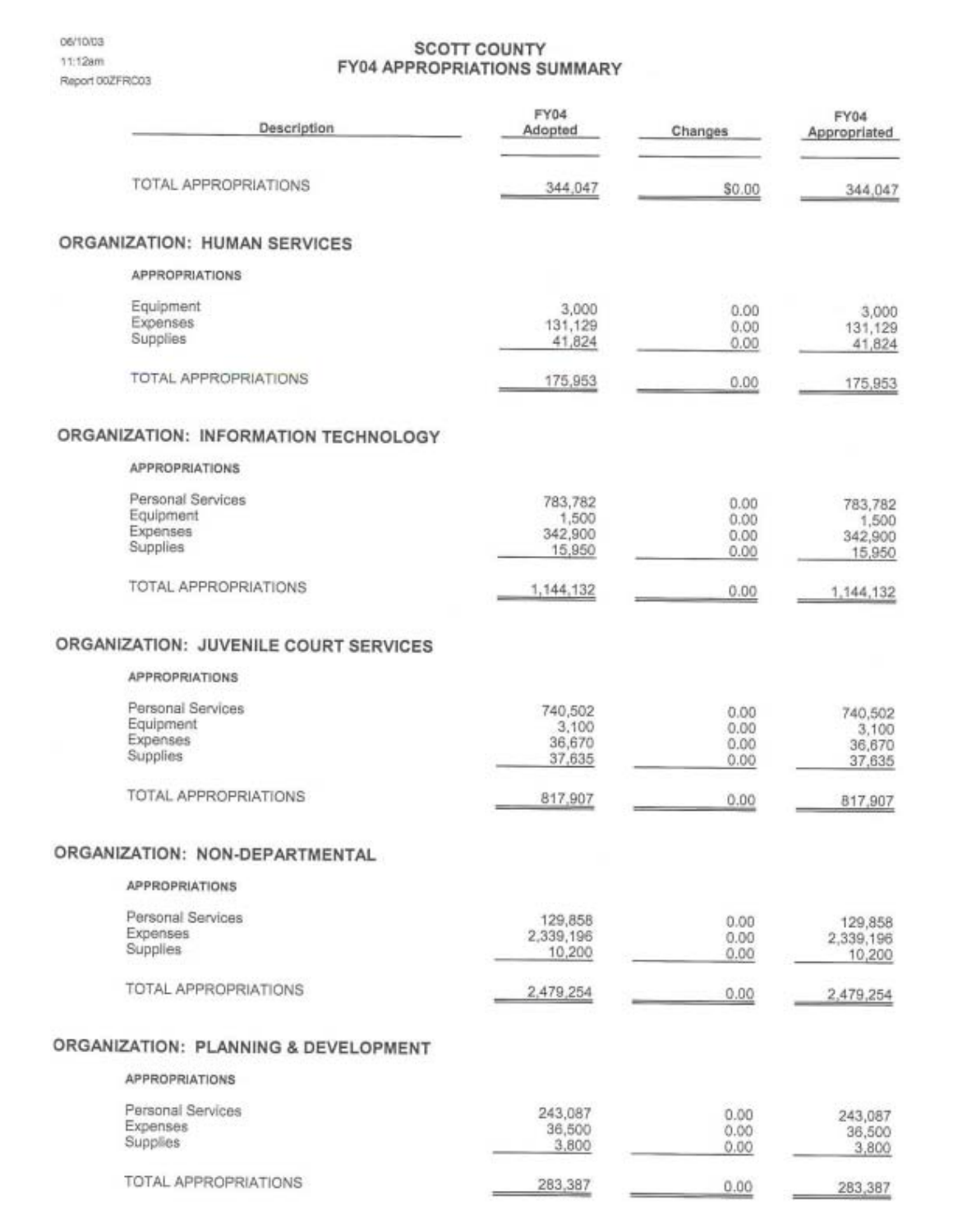## **SCOTT COUNTY FY04 APPROPRIATIONS SUMMARY**

| Description                                                                                                                                                                                                                                       | FY04<br>Adopted                                                                                                                    | Changes                                                                                      | <b>FY04</b><br>Appropriated                                                                                                        |
|---------------------------------------------------------------------------------------------------------------------------------------------------------------------------------------------------------------------------------------------------|------------------------------------------------------------------------------------------------------------------------------------|----------------------------------------------------------------------------------------------|------------------------------------------------------------------------------------------------------------------------------------|
| ORGANIZATION: RECORDER                                                                                                                                                                                                                            |                                                                                                                                    |                                                                                              |                                                                                                                                    |
| <b>APPROPRIATIONS</b>                                                                                                                                                                                                                             |                                                                                                                                    |                                                                                              |                                                                                                                                    |
| Personal Services<br>Expenses<br>Supplies                                                                                                                                                                                                         | 628,883<br>10,570<br>14,600                                                                                                        | \$0.00<br>0.00<br>0.00                                                                       | 628,683<br>10,570<br>14,600                                                                                                        |
| <b>TOTAL APPROPRIATIONS</b>                                                                                                                                                                                                                       | 654,053                                                                                                                            | 0.00                                                                                         | 654,053                                                                                                                            |
| ORGANIZATION: SECONDARY ROADS                                                                                                                                                                                                                     |                                                                                                                                    |                                                                                              |                                                                                                                                    |
| <b>APPROPRIATIONS</b>                                                                                                                                                                                                                             |                                                                                                                                    |                                                                                              |                                                                                                                                    |
| Administration<br>Engineering<br>Bridges & Culverts<br>Roads<br>Snow & Ice Control<br>Traffic Controls<br>Road Clearing<br>New Equipment<br>Equipment Operation<br>Tools, Materials & Supplies<br>Real Estate & Buildings<br>Roadway Construction | 170,800<br>346,900<br>142,000<br>1,147,000<br>246,000<br>143,000<br>120,000<br>520,000<br>653,000<br>53,000<br>55,000<br>1,100,000 | 0.00<br>0.00<br>0.00<br>0.00<br>0.00<br>0.00<br>0.00<br>0.00<br>0.00<br>0.00<br>0.00<br>0.00 | 170,800<br>346,900<br>142,000<br>1,147,000<br>246,000<br>143,000<br>120,000<br>520,000<br>653,000<br>53,000<br>55,000<br>1,100,000 |
| TOTAL APPROPRIATIONS                                                                                                                                                                                                                              | 4,696,700                                                                                                                          | 0.00                                                                                         | 4,696,700                                                                                                                          |
| <b>ORGANIZATION: SHERIFF</b>                                                                                                                                                                                                                      |                                                                                                                                    |                                                                                              |                                                                                                                                    |
| <b>APPROPRIATIONS</b>                                                                                                                                                                                                                             |                                                                                                                                    |                                                                                              |                                                                                                                                    |
| Personal Services<br>Equipment<br>Expenses<br>Supplies<br><b>TOTAL APPROPRIATIONS</b>                                                                                                                                                             | 8,529,780<br>71,675<br>1,597,149<br>620,240<br>10,818,844                                                                          | 0.00<br>0.00<br>0.00<br>0.00<br>0.00                                                         | 8,529,780<br>71,675<br>1,597,149<br>620,240<br>10,818,844                                                                          |
| ORGANIZATION: SUPERVISORS, BOARD OF                                                                                                                                                                                                               |                                                                                                                                    |                                                                                              |                                                                                                                                    |
| <b>APPROPRIATIONS</b>                                                                                                                                                                                                                             |                                                                                                                                    |                                                                                              |                                                                                                                                    |
| Personal Services<br><b>Expenses</b><br>Supplies                                                                                                                                                                                                  | 245,237<br>13,000<br>2,000                                                                                                         | 0.00<br>0.00<br>0.00                                                                         | 245,237<br>13,000<br>2,000                                                                                                         |
| <b>TOTAL APPROPRIATIONS</b>                                                                                                                                                                                                                       | 260,237                                                                                                                            | 0.00                                                                                         | 260,237                                                                                                                            |
| ORGANIZATION: TREASURER                                                                                                                                                                                                                           |                                                                                                                                    |                                                                                              |                                                                                                                                    |
| <b>APPROPRIATIONS</b>                                                                                                                                                                                                                             |                                                                                                                                    |                                                                                              |                                                                                                                                    |
| Personal Services<br>Equipment<br>Expenses<br>Supplies                                                                                                                                                                                            | 1,356,326<br>12,500<br>106,090<br>51,405                                                                                           | 0.00<br>0.00<br>0.00<br>0.00                                                                 | 1,356,326<br>12,500<br>106,090<br>51,405                                                                                           |

 $\overline{\phantom{a}}$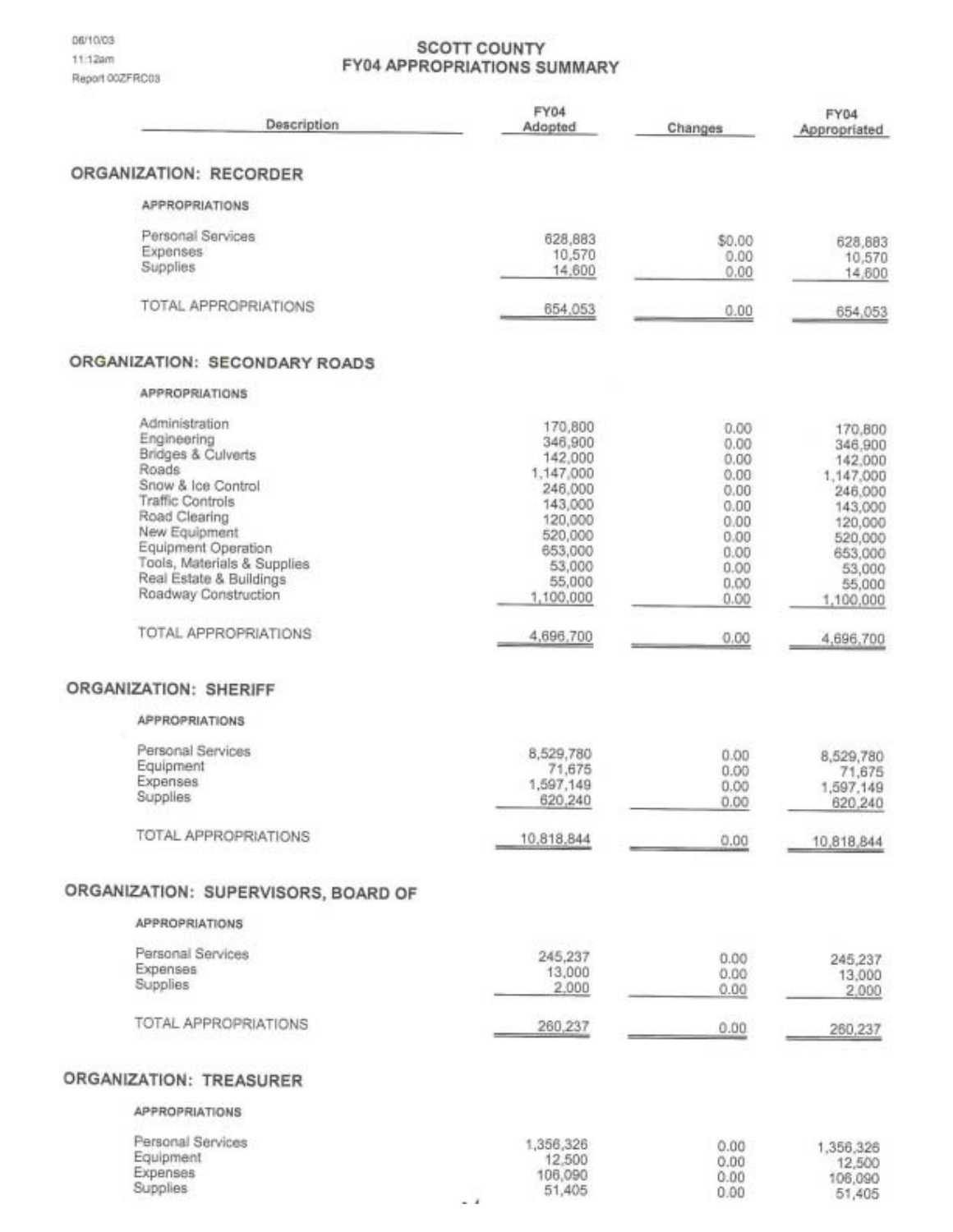### **SCOTT COUNTY FY04 APPROPRIATIONS SUMMARY**

| Description                                    | FY04<br>Adopted | Changes | FY04<br>Appropriated |
|------------------------------------------------|-----------------|---------|----------------------|
| TOTAL APPROPRIATIONS                           | 1,526,321       | \$0.00  | 1,526,321            |
| ORGANIZATION: BI-STATE PLANNING COMMISSION     |                 |         |                      |
| <b>APPROPRIATIONS</b>                          |                 |         |                      |
| Expenses                                       | 62,221          | 0.00    | 62,221               |
| TOTAL APPROPRIATIONS                           | 62,221          | 0.00    | 62,221               |
| ORGANIZATION: BUFFALO VOLUNTEER AMBULANCE      |                 |         |                      |
| <b>APPROPRIATIONS</b>                          |                 |         |                      |
| Expenses                                       | 32,650          | 0.00    | 32,650               |
| <b>TOTAL APPROPRIATIONS</b>                    | 32,650          | 0.00    | 32,650               |
| ORGANIZATION: CENTER FOR ALCOHOL/DRUG SERVICES |                 |         |                      |
| <b>APPROPRIATIONS</b>                          |                 |         |                      |
| Expenses                                       | 286,224         | 0.00    | 286,224              |
| TOTAL APPROPRIATIONS                           | 286,224         | 0.00    | 286,224              |
| ORGANIZATION: CENTER FOR AGING SERVICES        |                 |         |                      |
| <b>APPROPRIATIONS</b>                          |                 |         |                      |
| Expenses                                       | 204,179         | 0.00    | 204,179              |
| TOTAL APPROPRIATIONS                           | 204,179         | 0.00    | 204,179              |
| ORGANIZATION: COMMUNITY HEALTH CARE            |                 |         |                      |
| <b>APPROPRIATIONS</b>                          |                 |         |                      |
| Expenses                                       | 291,021         | 0.00    | 291,021              |
| <b>TOTAL APPROPRIATIONS</b>                    | 291,021         | 0.00    | 291,021              |
| ORGANIZATION: DURANT VOLUNTEER AMBULANCE       |                 |         |                      |
| <b>APPROPRIATIONS</b>                          |                 |         |                      |
| Expenses                                       | 20,000          | 0.00    | 20,000               |
| TOTAL APPROPRIATIONS                           | 20,000          | 0.00    | 20,000               |

## ORGANIZATION: EMERGENCY MANAGEMENT AGENCY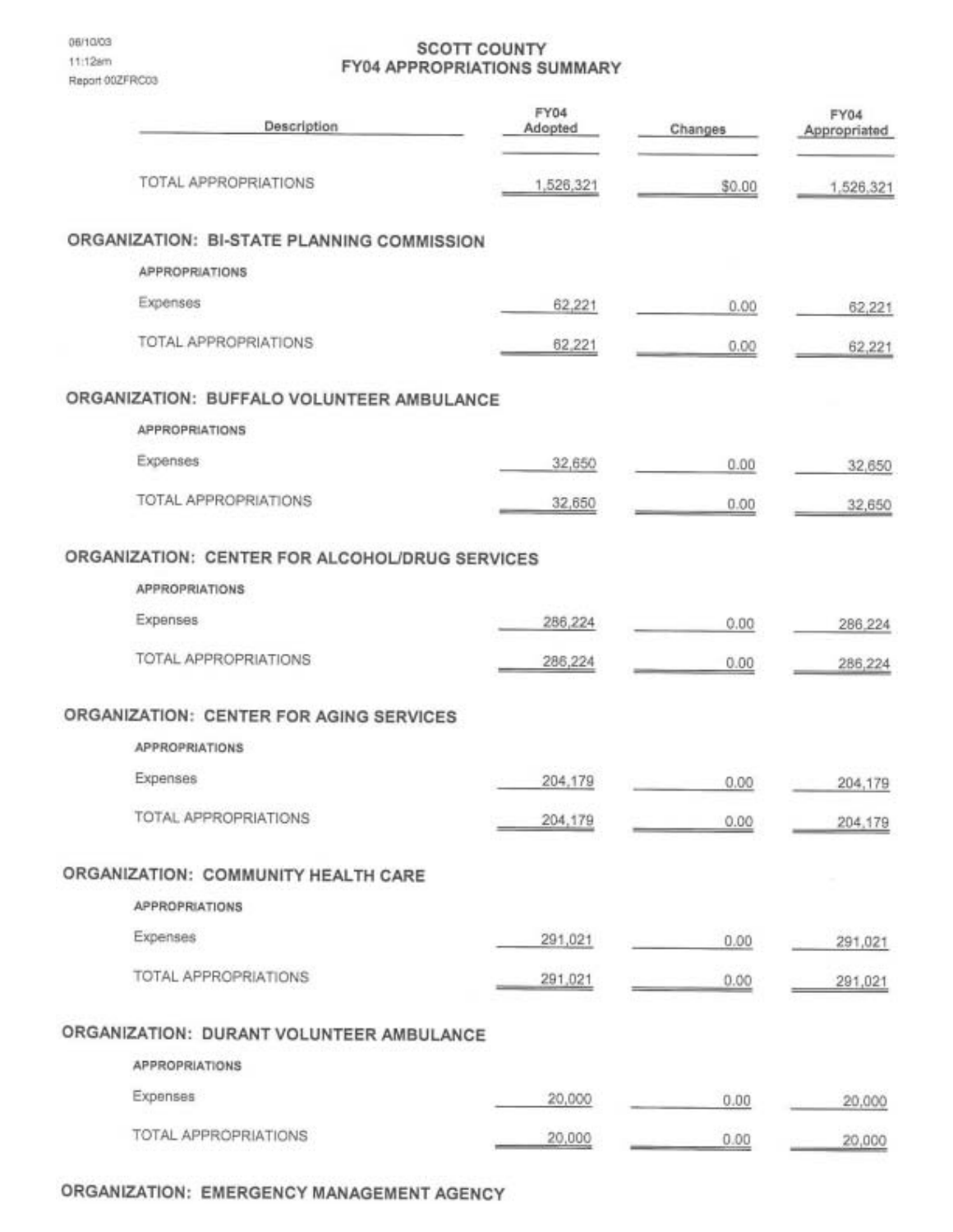06/10/03 11:12am Report 00ZFRC03

#### **SCOTT COUNTY FY04 APPROPRIATIONS SUMMARY**

| Description                                      | FY04<br>Adopted | Changes | FY04<br>Appropriated |
|--------------------------------------------------|-----------------|---------|----------------------|
| <b>APPROPRIATIONS</b>                            |                 |         |                      |
| Expenses                                         | 25,357          | \$0.00  | 25,357               |
| TOTAL APPROPRIATIONS                             | 25,357          | 0.00    | 25,357               |
| ORGANIZATION: GENESIS VISITING NURSE ASSOCIATION |                 |         |                      |
| <b>APPROPRIATIONS</b>                            |                 |         |                      |
| Expanses                                         | 579,716         | 0,00    | 579,716              |
| TOTAL APPROPRIATIONS                             | 579,716         | 0.00    | 579,716              |
| ORGANIZATION: HANDICAPPED DEVELOPMENT CENTER     |                 |         |                      |
| APPROPRIATIONS                                   |                 |         |                      |
| Expenses                                         | 2,680,327       | 0.00    | 2,680,327            |
| TOTAL APPROPRIATIONS                             | 2,680,327       | 0.00    | 2,680,327            |
| ORGANIZATION: HUMANE SOCIETY                     |                 |         |                      |
| <b>APPROPRIATIONS</b>                            |                 |         |                      |
| Expenses                                         | 26,845          | 0.00    | 26,845               |
| TOTAL APPROPRIATIONS                             | 26,845          | 0.00    | 26,845               |
| ORGANIZATION: LECLAIRE VOLUNTEER AMBULANCE       |                 |         |                      |
| <b>APPROPRIATIONS</b>                            |                 |         |                      |
| ORGANIZATION: LIBRARY                            |                 |         |                      |
| <b>APPROPRIATIONS</b>                            |                 |         |                      |
| Expenses                                         | 381,718         | 0.00    | 381,718              |
| TOTAL APPROPRIATIONS                             | 381,718         | 0.00    | 381,718              |
| ORGANIZATION: MEDIC AMBULANCE                    |                 |         |                      |

#### ORGANIZATION: MISSISSIPPI VALLEY FAIR

**APPROPRIATIONS** 

## ORGANIZATION: QUAD-CITY CONVENTION & VISITORS BUREAU

APPROPRIATIONS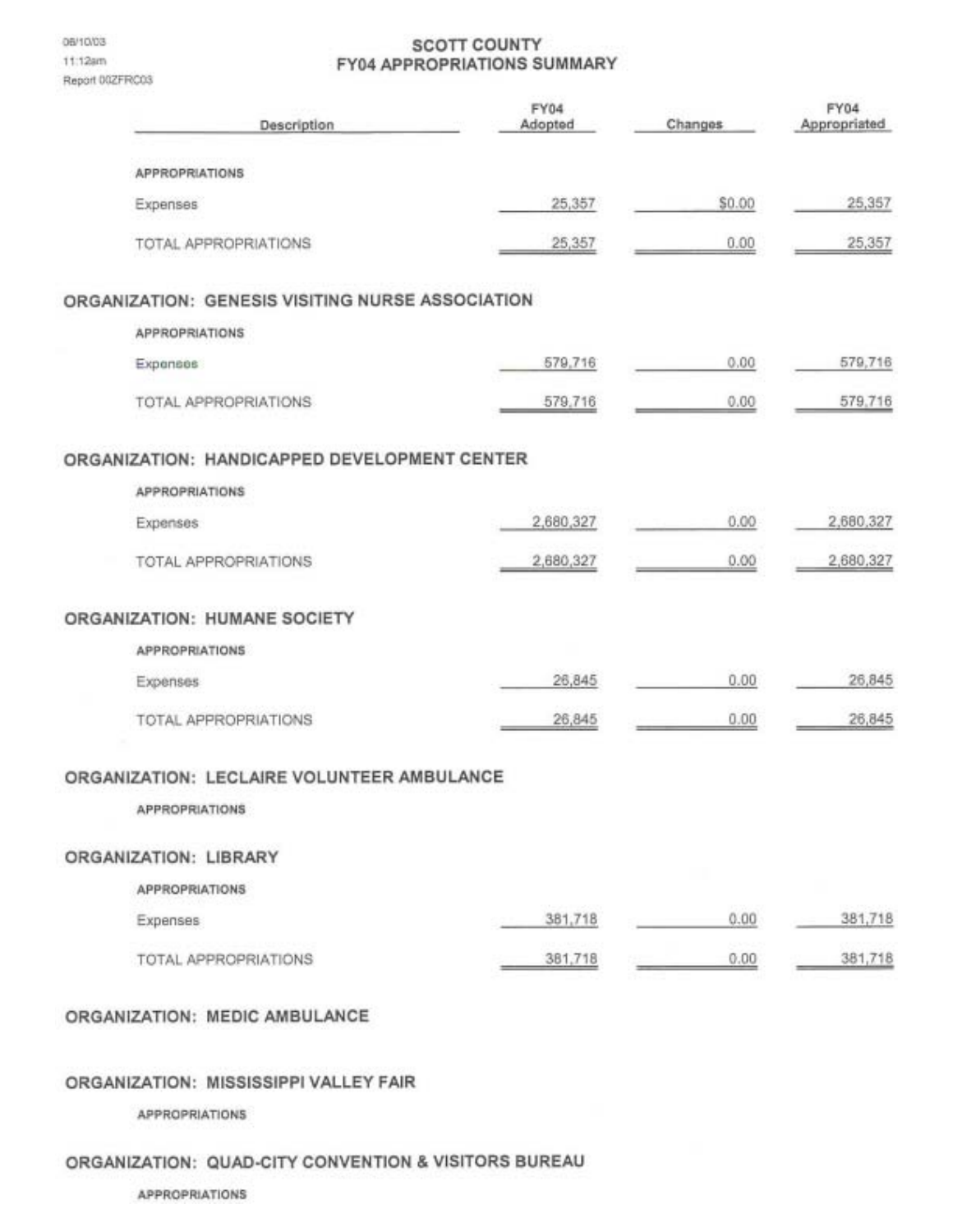06/10/03 11:12am Report 00ZFRC03

## **SCOTT COUNTY FY04 APPROPRIATIONS SUMMARY**

| Description                               | FY04<br>Adopted | Changes         | <b>FY04</b><br>Appropriated |
|-------------------------------------------|-----------------|-----------------|-----------------------------|
| Expenses                                  | 70,000          | \$0.00          | 70,000                      |
| TOTAL APPROPRIATIONS                      | 70,000          | 0.00            | 70,000                      |
| ORGANIZATION: QUAD-CITY DEVELOPMENT GROUP |                 |                 |                             |
| <b>APPROPRIATIONS</b>                     |                 |                 |                             |
| Expenses                                  | 36,150          | 0.00            | 36,150                      |
| TOTAL APPROPRIATIONS                      | 36,150          | 1004088<br>0.00 | 36,150                      |

#### ORGANIZATION: SCOTT SOIL CONSERVATION DISTRICT

APPROPRIATIONS

## ORGANIZATION: VERA FRENCH COMMUNITY MENTAL HEALTH CENTER

| <b>APPROPRIATIONS</b> |           |      |           |
|-----------------------|-----------|------|-----------|
| Expenses              | 4,124,915 | 0.00 | 4,124,915 |
| TOTAL APPROPRIATIONS  | 4,124,915 | 0.00 | 4,124,915 |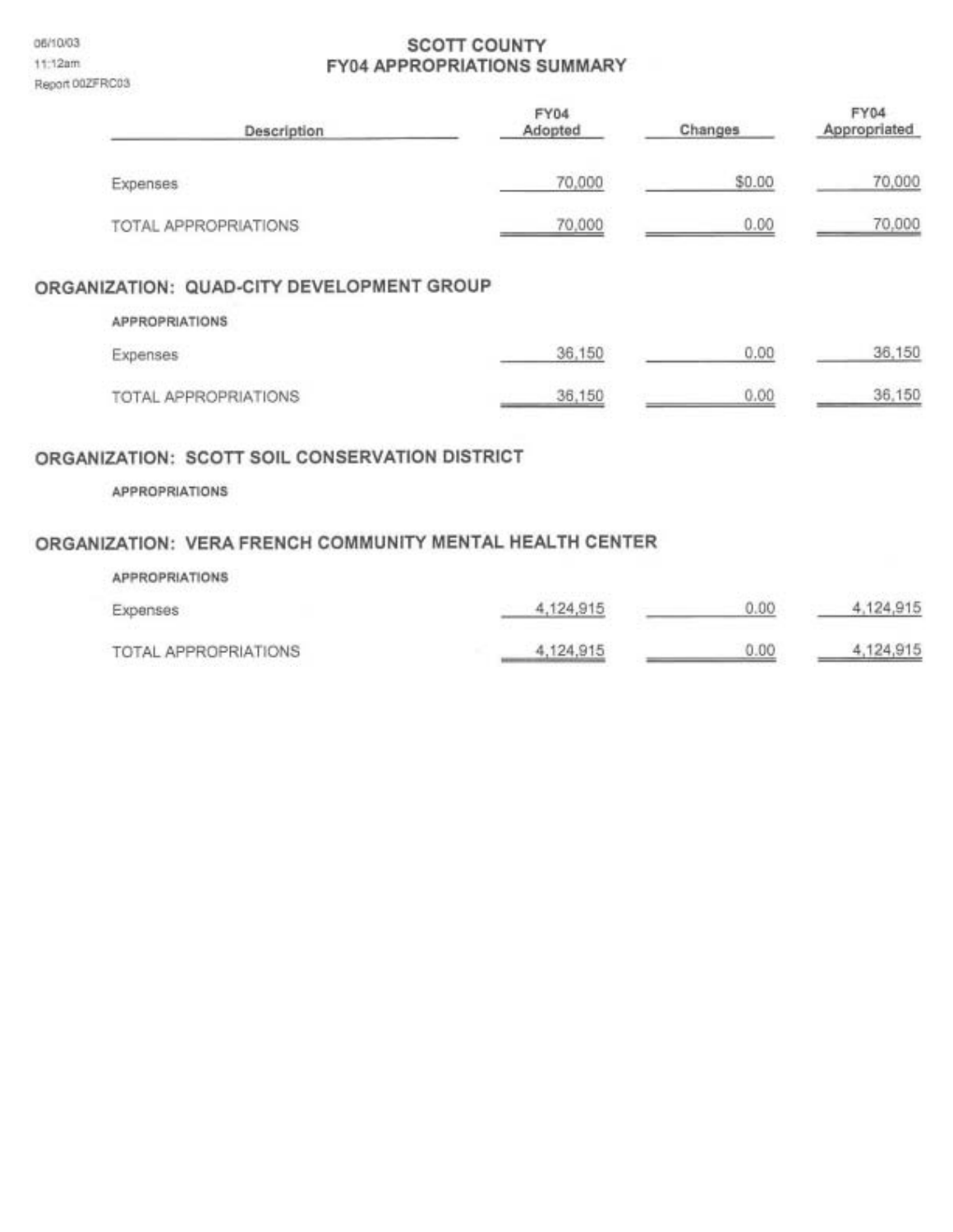## **PERSONNEL SUMMARY (FTE's)**

|                                        | <b>FY03</b> | <b>FY03</b>    | <b>FY04</b>   | <b>FY04</b> |
|----------------------------------------|-------------|----------------|---------------|-------------|
|                                        | As Of       | 4th Qtr        | <b>Budget</b> | Auth        |
| <b>Department</b>                      | 03/31/03    | Changes        | Changes       | <b>FTE</b>  |
|                                        |             |                |               |             |
| Administration                         | 3.70        | $\overline{a}$ | ٠             | 3.70        |
| Attorney                               | 30.63       |                |               | 30.63       |
| Auditor                                | 15.40       |                |               | 15.40       |
| Information Technology                 | 10.00       | ÷              | ÷             | 10.00       |
| <b>Facilities and Support Services</b> | 23.74       |                |               | 23.74       |
| <b>Community Services</b>              | 13.00       |                |               | 13.00       |
| Conservation (net of golf course)      | 21.25       | -              |               | 21.25       |
| Health                                 | 34.15       |                |               | 34.15       |
| <b>Human Resources</b>                 | 7.50        |                |               | 7.50        |
| Juvenile Court Services                | 15.20       |                |               | 15.20       |
| Planning & Development                 | 4.33        |                |               | 4.33        |
| Recorder                               | 13.00       |                |               | 13.00       |
| Secondary Roads                        | 33.40       |                |               | 33.40       |
| Sheriff                                | 141.10      | 0.60           | 6.00          | 147.70      |
| Supervisors                            | 5.00        |                |               | 5.00        |
| Treasurer                              | 28.60       |                |               | 28.60       |
| <b>SUBTOTAL</b>                        | 400.00      | 0.60           | 6.00          | 406.60      |
| <b>Golf Course Enterprise</b>          | 19.35       |                |               | 19.35       |
| <b>TOTAL</b>                           | 419.35      | 0.60           | 6.00          | 425.95      |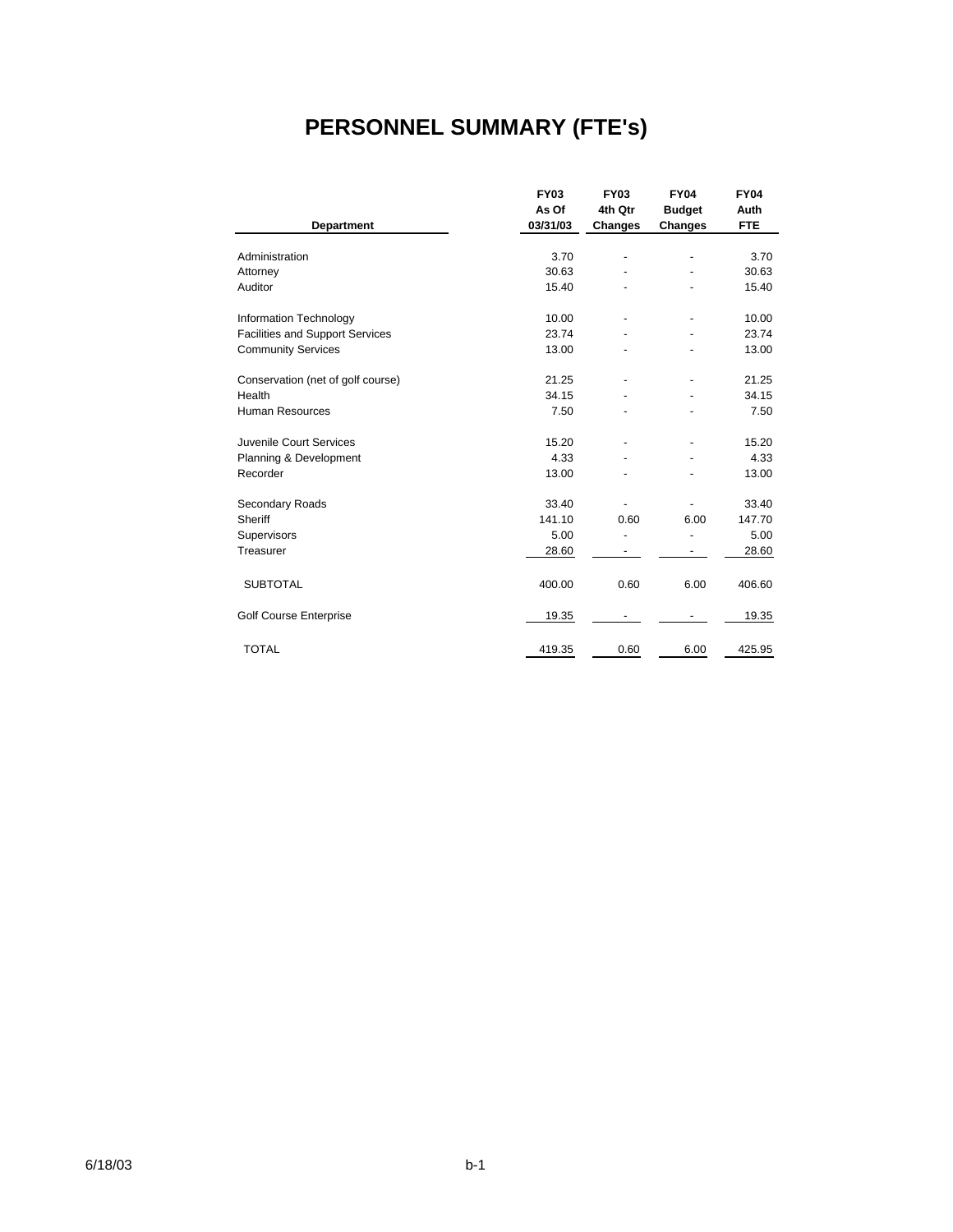|                   | <b>ORGANIZATION: Administration</b>  | <b>FY03</b><br>As Of | <b>FY03</b><br>4th Qtr   | <b>FY04</b><br><b>Budget</b> | <b>FY04</b><br>Auth |
|-------------------|--------------------------------------|----------------------|--------------------------|------------------------------|---------------------|
| <b>POSITIONS:</b> |                                      | 03/31/03             | Changes                  | Changes                      | <b>FTE</b>          |
|                   | A County Administrator               | 1.00                 | ۰                        | $\blacksquare$               | 1.00                |
|                   | 805-A Assistant County Administrator | 0.50                 | -                        | $\blacksquare$               | 0.50                |
|                   | 366-A Budget Coordinator             | 1.00                 | $\overline{\phantom{0}}$ | $\blacksquare$               | 1.00                |
|                   | 298-A Administrative Assistant       | 0.60                 | $\overline{\phantom{0}}$ | -                            | 0.60                |
|                   | Z Administrative Intern              | 0.60                 |                          |                              | 0.60                |
|                   | <b>Total Positions</b>               | 3.70                 | -                        | -                            | 3.70                |

|                   | <b>ORGANIZATION: Attorney</b>    | <b>FY03</b><br>As Of | <b>FY03</b><br>4th Qtr | <b>FY04</b><br><b>Budget</b> | <b>FY04</b><br>Auth |
|-------------------|----------------------------------|----------------------|------------------------|------------------------------|---------------------|
| <b>POSITIONS:</b> |                                  | 03/31/03             | Changes                | <b>Changes</b>               | <b>FTE</b>          |
|                   |                                  |                      |                        |                              |                     |
| X.                | <b>County Attorney</b>           | 1.00                 |                        | ٠                            | 1.00                |
|                   | X First Assistant Attorney       | 1.00                 |                        |                              | 1.00                |
| X.                | Deputy First Assistant Attorney  | 3.00                 |                        |                              | 3.00                |
|                   | X Assistant Attorney II          | 1.00                 |                        |                              | 1.00                |
|                   | X Assistant Attorney I           | 10.00                |                        |                              | 10.00               |
|                   | 511-A Office Administrator       | 1.00                 |                        |                              | 1.00                |
|                   | 323-A Case Expeditor             | 1.00                 |                        |                              | 1.00                |
|                   | 282-A Paralegal                  | 2.00                 | ۰                      | ٠                            | 2.00                |
|                   | 252-A Executive Secretary        | 1.00                 |                        |                              | 1.00                |
|                   | 223-C Victim/Witness Coordinator | 1.00                 |                        |                              | 1.00                |
|                   | 191-C Intake Coordinator         | 1.00                 |                        |                              | 1.00                |
|                   | 177-C Legal Secretary            | 3.00                 |                        |                              | 3.00                |
|                   | 141-C Clerk II                   | 3.63                 | ۰                      | ٠                            | 3.63                |
|                   | Z Summer Law Clerk               | 1.00                 |                        |                              | 1.00                |
|                   |                                  |                      |                        |                              |                     |
|                   | <b>Total Positions</b>           | 30.63                |                        |                              | 30.63               |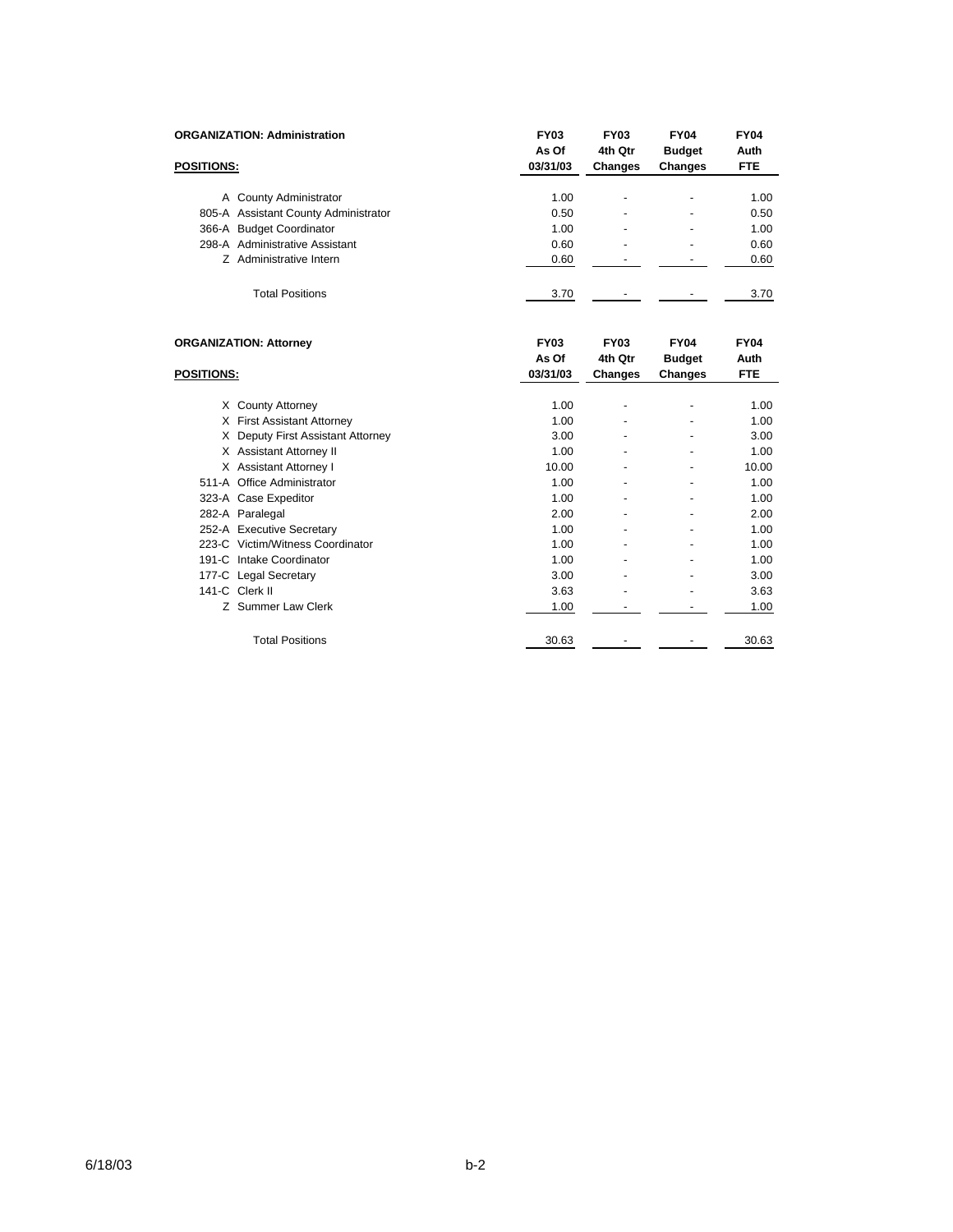|                   | <b>ORGANIZATION: Auditor</b>      | <b>FY03</b><br>As Of     | <b>FY03</b><br>4th Qtr   | <b>FY04</b><br><b>Budget</b> | <b>FY04</b><br>Auth      |
|-------------------|-----------------------------------|--------------------------|--------------------------|------------------------------|--------------------------|
| <b>POSITIONS:</b> |                                   | 03/31/03                 | Changes                  | Changes                      | <b>FTE</b>               |
|                   |                                   |                          |                          |                              |                          |
|                   | X Auditor                         | 1.00                     |                          |                              | 1.00                     |
|                   | X Deputy Auditor-Elections        | 1.00                     | $\overline{\phantom{a}}$ | ٠                            | 1.00                     |
|                   | X Deputy Auditor-Tax              | 1.00                     |                          |                              | 1.00                     |
|                   | 677-A Accounting and Tax Manager  | 1.00                     |                          | ٠                            | 1.00                     |
|                   | 611-A Accounting Supervisor       | ٠                        |                          |                              | -                        |
|                   | 556-A Operations Manager          | 1.00                     | -                        | ٠                            | 1.00                     |
|                   | 291-C Election Supervisor         | 1.00                     | ٠                        | $\overline{\phantom{a}}$     | 1.00                     |
|                   | 252-A Payroll Specialist          | 1.50                     |                          |                              | 1.50                     |
|                   | 252-C Accounts Payable Specialist | 1.50                     |                          |                              | 1.50                     |
|                   | 194-C Platroom Draftsperson       | 0.50                     | ۰                        | ٠                            | 0.50                     |
|                   | 191-C Senior Clerk III Elections  | 1.00                     | ٠                        | $\overline{\phantom{a}}$     | 1.00                     |
|                   | 177-A Official Records Clerk      | 0.90                     |                          | $\overline{\phantom{a}}$     | 0.90                     |
|                   | 177-C Tax Aide                    | 3.00                     |                          | ٠                            | 3.00                     |
|                   | 162-C Clerk III                   | $\overline{\phantom{a}}$ |                          | $\overline{a}$               | $\overline{\phantom{0}}$ |
|                   | 141-C Clerk II                    | 1.00                     |                          |                              | 1.00                     |
|                   | <b>Total Positions</b>            | 15.40                    |                          |                              | 15.40                    |
|                   |                                   |                          |                          |                              |                          |

| <b>ORGANIZATION: Information Technology</b> | <b>FY03</b><br>As Of | <b>FY03</b><br>4th Qtr | <b>FY04</b><br><b>Budget</b> | <b>FY04</b><br>Auth |
|---------------------------------------------|----------------------|------------------------|------------------------------|---------------------|
| <b>POSITIONS:</b>                           | 03/31/03             | Changes                | <b>Changes</b>               | <b>FTE</b>          |
| 725-A Information Technology Director       | 1.00                 | -                      |                              | 1.00                |
| 519-A Network Infrastructure Supervisor     | 1.00                 | -                      |                              | 1.00                |
| 511-A Senior Programmer/Analyst             | 1.00                 | -                      | $\overline{\phantom{0}}$     | 1.00                |
| 455-A Webmaster                             | 1.00                 | -                      |                              | 1.00                |
| 445-A Programmer/Analyst II                 | 2.00                 | -                      |                              | 2.00                |
| 406-A Network Systems Administrator         | 3.00                 | -                      |                              | 3.00                |
| 187-A Help Desk Specialist                  | 1.00                 |                        |                              | 1.00                |
| <b>Total Positions</b>                      | 10.00                |                        |                              | 10.00               |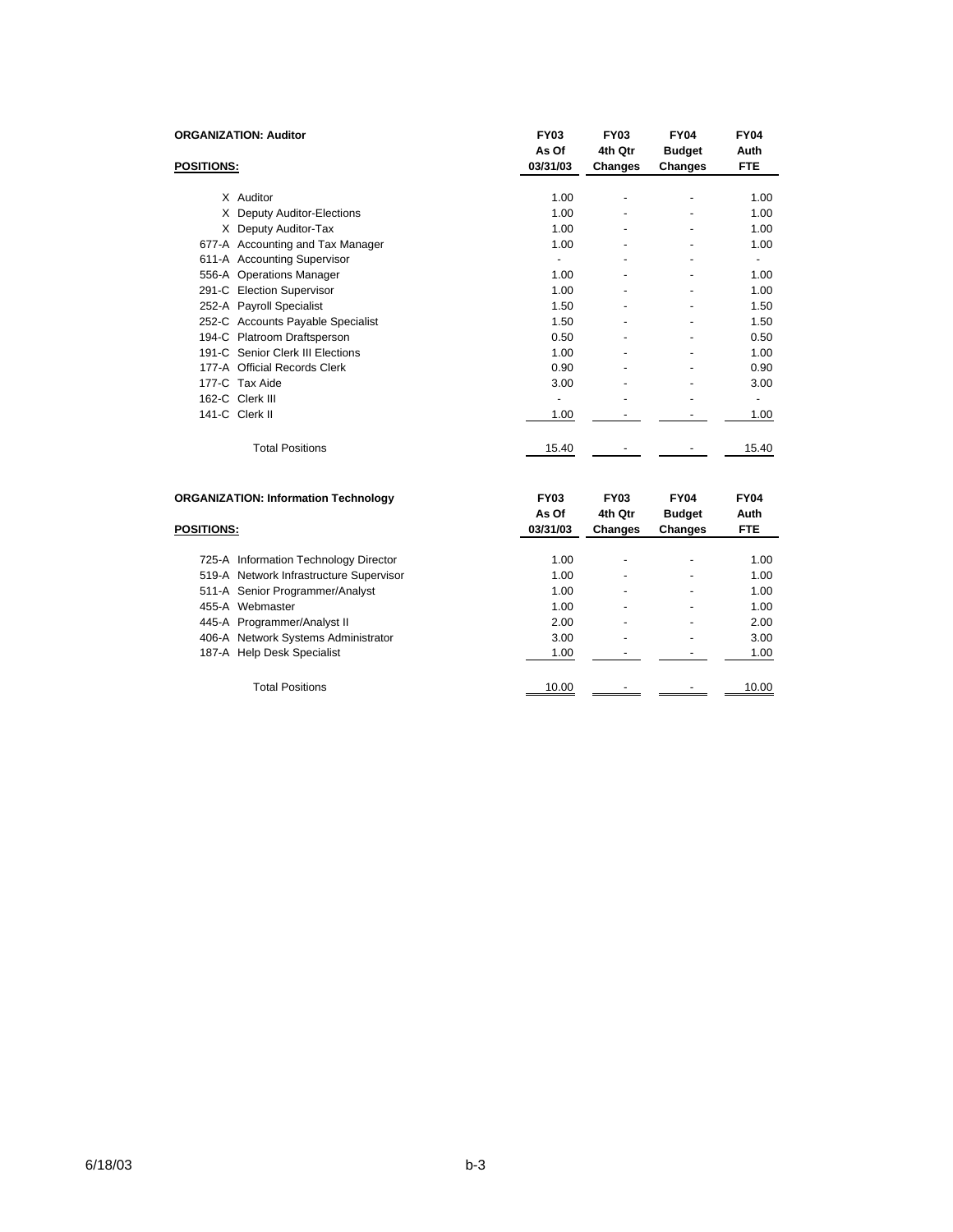|                   | <b>ORGANIZATION: Facilities and Support Services</b>            | <b>FY03</b>       | <b>FY03</b>        | <b>FY04</b>                     | <b>FY04</b>        |
|-------------------|-----------------------------------------------------------------|-------------------|--------------------|---------------------------------|--------------------|
|                   |                                                                 | As Of             | 4th Qtr            | <b>Budget</b>                   | Auth               |
| <b>POSITIONS:</b> |                                                                 | 03/31/03          | Changes            | Changes                         | <b>FTE</b>         |
|                   | 725-A Director of Facilities and Support Services               | 1.00              |                    |                                 | 1.00               |
|                   | 307-A Project and Support Services Coordinator                  | 1.00              |                    |                                 | 1.00               |
|                   | 300-A Maintenance Coordinator                                   | 1.00              |                    |                                 | 1.00               |
|                   | 268-C Maintenance Specialist                                    | 3.00              |                    |                                 | 3.00               |
|                   | 252-A Purchasing Specialist                                     | 1.00              |                    |                                 | 1.00               |
|                   | 198-A Custodial Supervisor                                      | 1.00              |                    |                                 | 1.00               |
|                   | 182-C Maintenance Worker                                        | 2.00              |                    |                                 | 2.00               |
|                   | 162-C Preventive Maintenance                                    | 1.00              |                    |                                 | 1.00               |
|                   | 162-C Lead Custodial Worker                                     | 2.00              |                    |                                 | 2.00               |
|                   | 141-C Clerk II/Support Services                                 | 2.00              |                    |                                 | 2.00               |
|                   | 141-C Clerk II/Word Processing                                  | 0.50              |                    |                                 | 0.50               |
|                   | 141-C Clerk II/Support Services Receptionist                    | 1.00              |                    |                                 | 1.00               |
|                   | 130-C Custodial Worker                                          | 6.25              |                    |                                 | 6.25               |
|                   | 91-C Courthouse Security Guard                                  | 0.49              |                    |                                 | 0.49               |
|                   | 83-C General Laborer                                            | 0.50              |                    |                                 | 0.50               |
|                   | <b>Total Positions</b>                                          | 23.74             |                    |                                 | 23.74              |
|                   | <b>ORGANIZATION: Community Services</b>                         | <b>FY03</b>       | <b>FY03</b>        | <b>FY04</b>                     | <b>FY04</b>        |
| <b>POSITIONS:</b> |                                                                 | As Of<br>03/31/03 | 4th Qtr<br>Changes | <b>Budget</b><br><b>Changes</b> | Auth<br><b>FTE</b> |
|                   |                                                                 |                   |                    |                                 |                    |
|                   | 725-A Community Services Director<br>430-A Case Aide Supervisor | 1.00<br>1.00      |                    |                                 | 1.00<br>1.00       |
|                   |                                                                 |                   |                    |                                 |                    |

430-A Mental Health Coordinator 1.00 1.00 - 1.00 298-A Veterans Director/Case Aide 1.00 - - 1.00

271-C Office Manager 1.00 271-C Office Manager 233-C Office Manager 1.00 - (1.00) - (1.00) - (1.00) - (1.00) - (1.00) - (1.00) - (1.00) - (1.00) - (1.00) - (1.00) - (1.00) - (1.00) - (1.00) - (1.00) - (1.00) - (1.00) - (1.00 - (1.00) - (1.00 - (1.00 - (1.00 - (1.00 - ( 162-C Clerk III/Secretary 1.00 - 141-C Clerk III/Secretary 1.00 1.00 - 141-C Clerk II/Receptionist 1.50 1.50

Z Mental Health Advocate 1.00 1.00 - 1.00 1.00

Total Positions 13.00 - 13.00 - 13.00 - 13.00

252-C Case Aide 4.50 4.50

141-C Clerk II/Receptionist 2002 1.50 and 1.50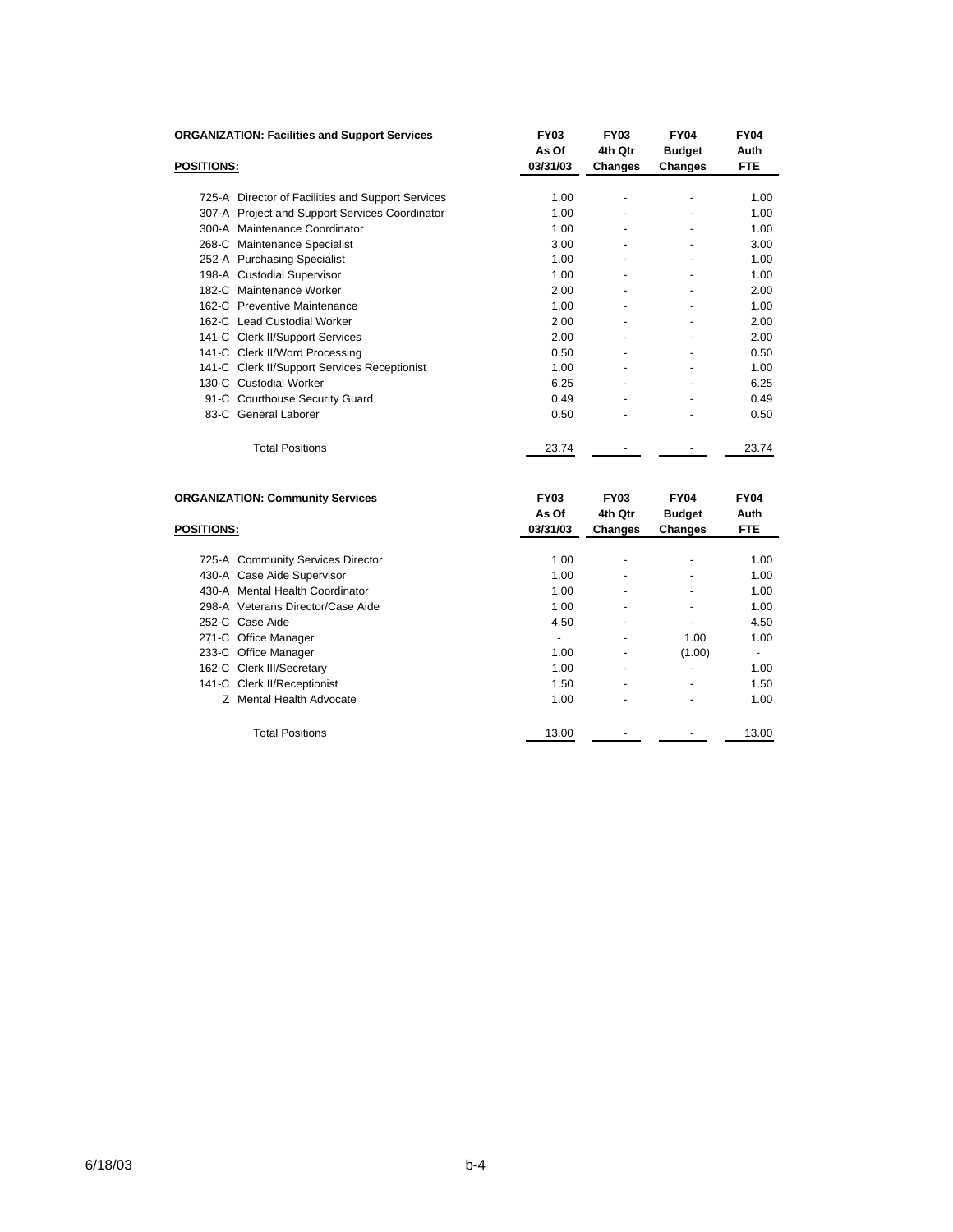| <b>ORGANIZATION: Conservation (Net of Golf Operations)</b> | <b>FY03</b><br>As Of | <b>FY03</b><br>4th Qtr | <b>FY04</b><br><b>Budget</b> | <b>FY04</b><br>Auth |
|------------------------------------------------------------|----------------------|------------------------|------------------------------|---------------------|
| <b>POSITIONS:</b>                                          | 03/31/03             | <b>Changes</b>         | Changes                      | <b>FTE</b>          |
|                                                            |                      |                        |                              |                     |
| 775-A Director                                             | 1.00                 |                        |                              | 1.00                |
| 445-A Operations Manager                                   | 1.00                 |                        |                              | 1.00                |
| 382-A Naturalist/Director                                  | 1.00                 |                        |                              | 1.00                |
| 357-A Park Maintenance Supervisor                          | 2.00                 |                        |                              | 2.00                |
| 307-A Park Ranger                                          | 2.00                 |                        |                              | 2.00                |
| 271-A Naturalist                                           | 1.00                 |                        |                              | 1.00                |
| 220-A Conservation Assistant                               | 1.00                 |                        |                              | 1.00                |
| 220-A Patrol Ranger                                        | 1.00                 |                        | $\overline{\phantom{0}}$     | 1.00                |
| 187-A Pioneer Village Site Coordinator                     | 1.00                 |                        |                              | 1.00                |
| 187-A Equipment Mechanic                                   | 2.00                 |                        |                              | 2.00                |
| 187-A Park Crew Leader                                     | 1.00                 | ٠                      | ٠                            | 1.00                |
| 162-A Park Maintenance Worker                              | 5.00                 |                        |                              | 5.00                |
| 141-A Clerk II                                             | 1.00                 |                        |                              | 1.00                |
| 99-A Cody Homestead Site Coordinator                       | 0.75                 |                        |                              | 0.75                |
| Z Seasonal Concession Worker                               | 0.50                 |                        |                              | 0.50                |
| <b>Total Positions</b>                                     | 21.25                |                        |                              | 21.25               |
| <b>ORGANIZATION: Glynns Creek Golf Course</b>              | <b>FY03</b><br>As Of | <b>FY03</b><br>4th Qtr | <b>FY04</b><br><b>Budget</b> | <b>FY04</b><br>Auth |
| <b>POSITIONS:</b>                                          | 03/31/03             | Changes                | Changes                      | <b>FTE</b>          |
| 462-A Golf Pro/Manager                                     | 1.00                 |                        |                              | 1.00                |

| 462-A Golf Pro/Manager                 | 1.00  |   |                          | 1.00  |
|----------------------------------------|-------|---|--------------------------|-------|
| 462-A Golf Course Superintendent       | 1.00  |   | $\overline{\phantom{0}}$ | 1.00  |
| 187-A Mechanic/Crew Leader             | 1.00  | - | $\overline{\phantom{0}}$ | 1.00  |
| 187-A Assistant Superintendent         | 1.00  |   | ٠                        | 1.00  |
| 162-A Maintenance Worker               | 2.00  |   | $\overline{\phantom{0}}$ | 2.00  |
| Z Seasonal Assistant Golf Professional | 0.75  |   | $\overline{\phantom{0}}$ | 0.75  |
| Z Seasonal Golf Pro Staff              | 7.05  |   | $\overline{\phantom{0}}$ | 7.05  |
| Z Seasonal Part-Time Laborers          | 5.55  |   | $\overline{\phantom{0}}$ | 5.55  |
| <b>Total Positions</b>                 | 19.35 |   |                          | 19.35 |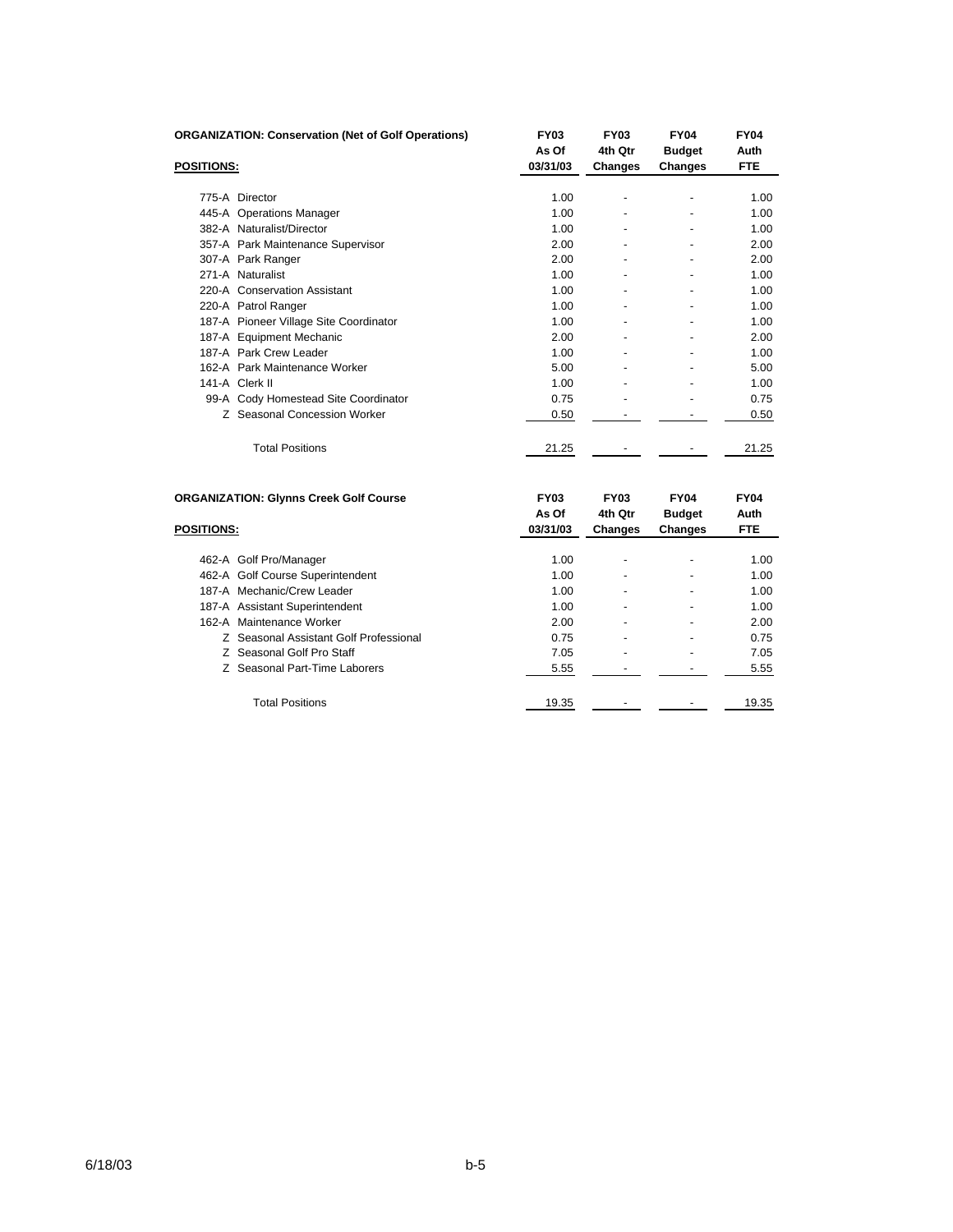| <b>ORGANIZATION: Health</b>              | <b>FY03</b> | <b>FY03</b>    | <b>FY04</b>   | <b>FY04</b> |
|------------------------------------------|-------------|----------------|---------------|-------------|
|                                          | As Of       | 4th Qtr        | <b>Budget</b> | Auth        |
| <b>POSITIONS:</b>                        | 03/31/03    | <b>Changes</b> | Changes       | <b>FTE</b>  |
|                                          |             |                |               |             |
| 805-A Health Director                    | 1.00        |                |               | 1.00        |
| 571-A Deputy Director                    | 1.00        |                |               | 1.00        |
| 430-A Program Development Coordinator    | 1.00        |                |               | 1.00        |
| 417-A Clinical Services Coordinator      | 1.00        |                |               | 1.00        |
| 417-A Community Health Coordinator       | 1.00        |                |               | 1.00        |
| 417-A Environmental Health Coordinator   | 2.00        |                |               | 2.00        |
| 417-A Public Health Services Coordinator | 1.00        |                |               | 1.00        |
| 366-A Public Health Nurse                | 6.00        |                |               | 6.00        |
| 355-A Disease Prevention Specialist      | 4.00        |                |               | 4.00        |
| 355-A Environmental Health Specialist    | 7.00        |                |               | 7.00        |
| 298-A Administrative Office Manager      | 1.00        |                |               | 1.00        |
| 209-A Medical Assistant                  | 1.00        |                |               | 1.00        |
| 177-A Lab Technician                     | 0.75        |                |               | 0.75        |
| 162-A Resource Specialist                | 2.00        |                |               | 2.00        |
| 141-A Resource Assistant                 | 2.60        |                |               | 2.60        |
| Z Interpreters                           | 0.35        |                |               | 0.35        |
| Z Environmental Health Intern            | 0.25        |                |               | 0.25        |
| Z Health Services Professional           | 1.20        |                |               | 1.20        |
| <b>Total Positions</b>                   | 34.15       |                |               | 34.15       |
| <b>ORGANIZATION: Human Resources</b>     | <b>FY03</b> | <b>FY03</b>    | <b>FY04</b>   | <b>FY04</b> |
|                                          | As Of       | 4th Qtr        | <b>Budget</b> | Auth        |
| <b>POSITIONS:</b>                        | 03/31/03    | Changes        | Changes       | <b>FTE</b>  |
| 805-A Assistant County Administrator     | 0.50        |                |               | 0.50        |
| 417-A Risk Management Coordinator        | 1.00        |                |               | 1.00        |
| 323-A Human Resources Generalist         | 2.00        |                |               | 2.00        |
| 198-A Human Resources Secretary          | 1.00        |                |               | 1.00        |
| Z Governmental Trainee                   | 3.00        |                |               | 3.00        |

Total Positions 2012 12:50 12:50 12:50 12:50 12:50 12:50 12:50 12:50 12:50 12:50 12:50 12:50 12:50 12:50 12:50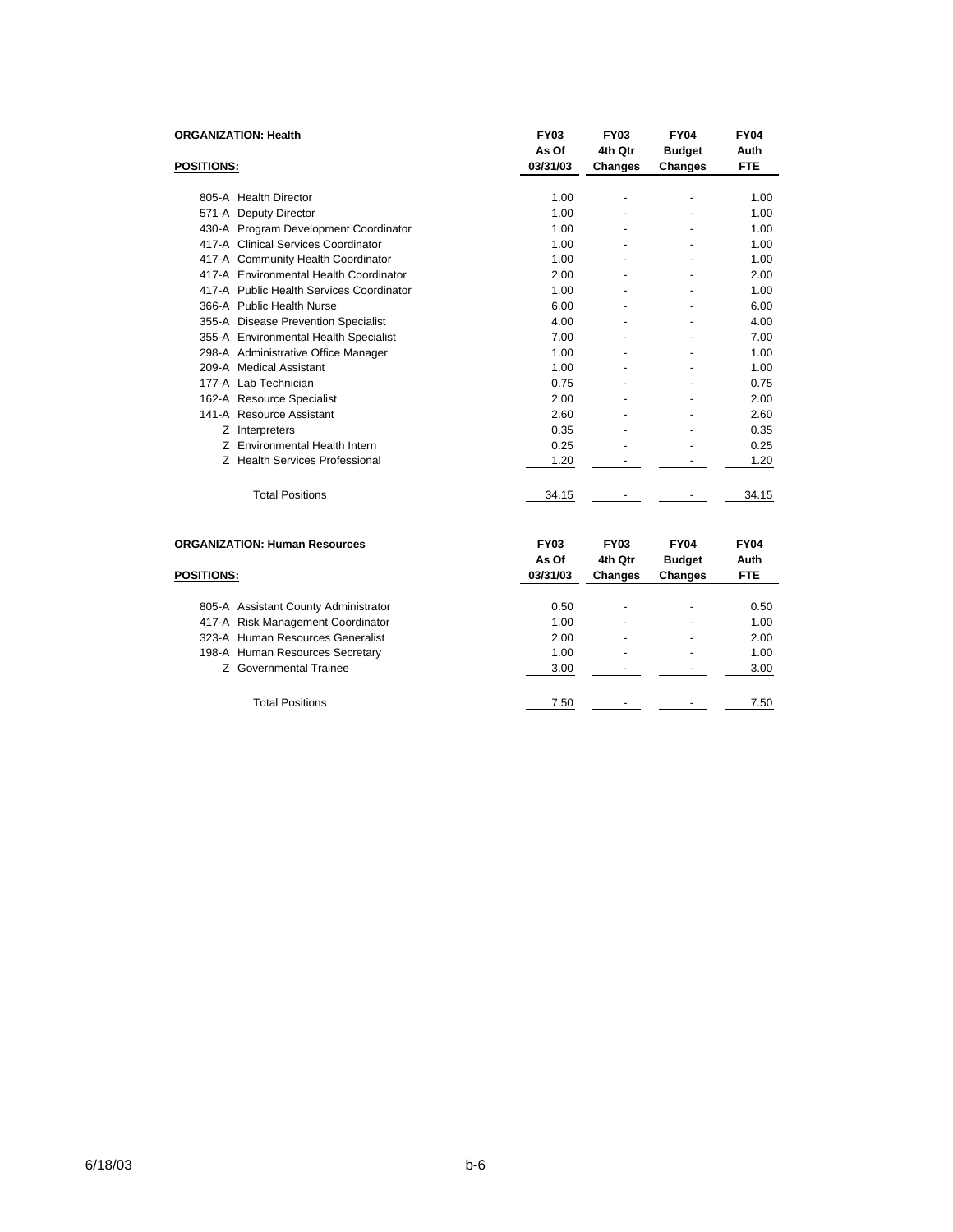| <b>ORGANIZATION: Juvenile Court Services</b>    | <b>FY03</b><br>As Of | <b>FY03</b><br>4th Qtr | <b>FY04</b><br><b>Budget</b> | <b>FY04</b><br>Auth |
|-------------------------------------------------|----------------------|------------------------|------------------------------|---------------------|
| <b>POSITIONS:</b>                               | 03/31/03             | <b>Changes</b>         | <b>Changes</b>               | <b>FTE</b>          |
| 571-A Juvenile Detention Center Director        | 1.00                 | -                      | $\overline{\phantom{a}}$     | 1.00                |
| 308-A Operations Supervisor                     | 1.00                 | -                      | $\overline{\phantom{a}}$     | 1.00                |
| 215-A Detention Youth Supervisor                | 13.20                |                        |                              | 13.20               |
| <b>Total Positions</b>                          | 15.20                |                        |                              | 15.20               |
| <b>ORGANIZATION: Planning &amp; Development</b> | <b>FY03</b><br>As Of | <b>FY03</b><br>4th Qtr | <b>FY04</b><br><b>Budget</b> | <b>FY04</b><br>Auth |

| <b>POSITIONS:</b> |                                         | 03/31/03 | <b>Changes</b>           | <b>Changes</b> | <b>FTE</b> |  |
|-------------------|-----------------------------------------|----------|--------------------------|----------------|------------|--|
|                   |                                         |          |                          |                |            |  |
|                   | 608-A Planning & Development Director   | 1.00     | -                        | -              | 1.00       |  |
|                   | 314-C Building Inspector                | 1.00     |                          |                | 1.00       |  |
|                   | 252-A Planning & Development Specialist | 1.00     | -                        | -              | 1.00       |  |
|                   | 162-A Clerk III                         | 0.50     |                          | -              | 0.50       |  |
|                   | Z Weed/Zoning Enforcement Aide          | 0.58     | -                        | -              | 0.58       |  |
|                   | Z Planning Intern                       | 0.25     |                          |                | 0.25       |  |
|                   |                                         |          |                          |                |            |  |
|                   | <b>Total Positions</b>                  | 4.33     | $\overline{\phantom{a}}$ | -              | 4.33       |  |
|                   |                                         |          |                          |                |            |  |

|                   | <b>ORGANIZATION: Recorder</b>  | <b>FY03</b><br>As Of | <b>FY03</b><br>4th Qtr   | <b>FY04</b><br><b>Budget</b> | <b>FY04</b><br>Auth |
|-------------------|--------------------------------|----------------------|--------------------------|------------------------------|---------------------|
| <b>POSITIONS:</b> |                                | 03/31/03             | <b>Changes</b>           | <b>Changes</b>               | <b>FTE</b>          |
|                   | X Recorder                     | 1.00                 | $\overline{\phantom{a}}$ | $\overline{\phantom{0}}$     | 1.00                |
| Y                 | Second Deputy                  | 1.00                 | -                        | $\overline{\phantom{0}}$     | 1.00                |
|                   | 496-A Operations Manager       | 1.00                 | -                        | $\overline{\phantom{0}}$     | 1.00                |
|                   | 191-C Real Estate Specialist   | 1.00                 | -                        |                              | 1.00                |
|                   | 191-C Conservation Specialist  | 1.00                 | (1.00)                   | ۰                            |                     |
|                   | 191-C Vital Records Specialist | 1.00                 | $\overline{\phantom{a}}$ |                              | 1.00                |
|                   | 162-C Clerk III                |                      | 1.00                     | ٠                            | 1.00                |
|                   | 141-C Clerk II                 | 7.00                 |                          |                              | 7.00                |
|                   | <b>Total Positions</b>         | 13.00                |                          |                              | 13.00               |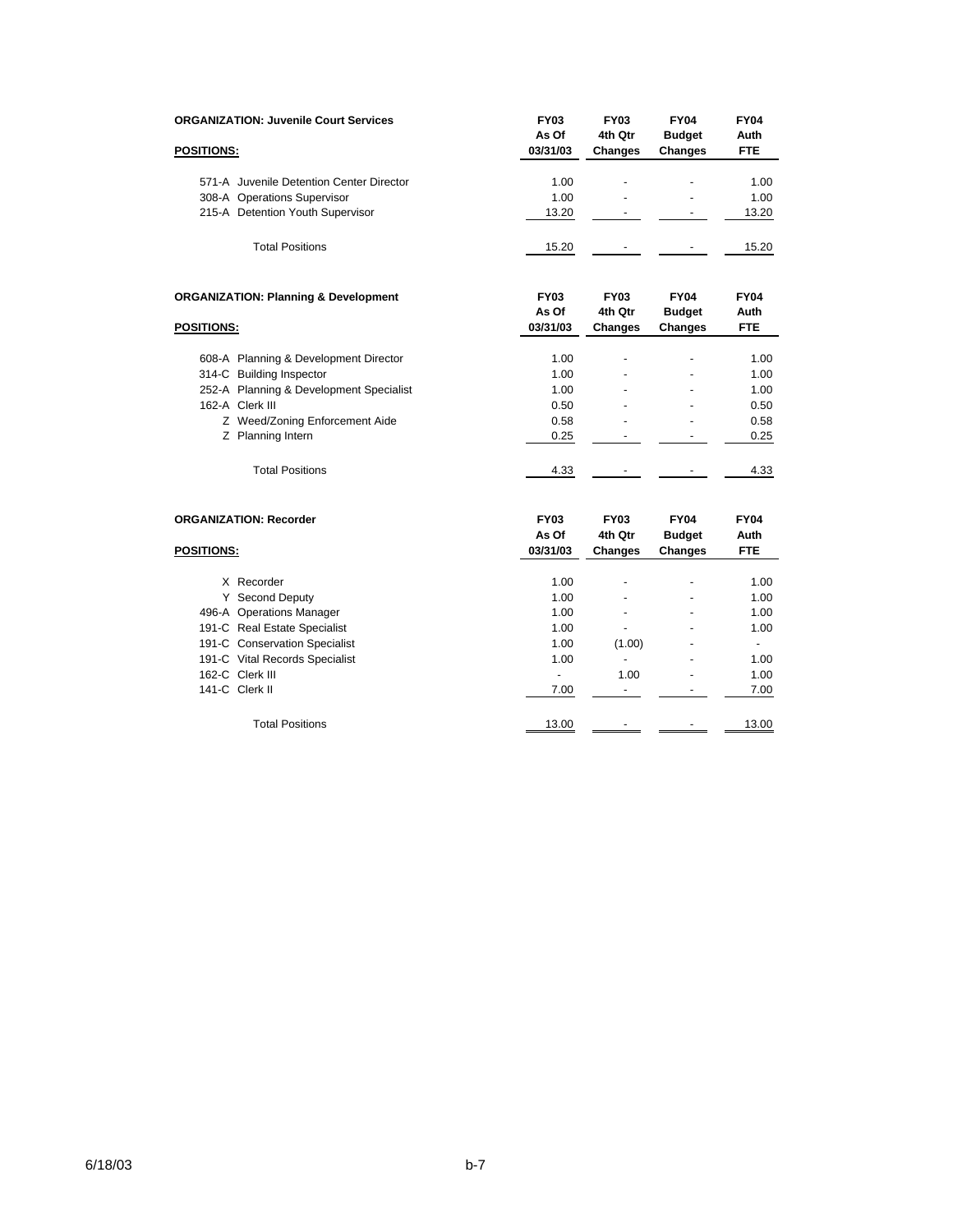| <b>ORGANIZATION: Secondary Roads</b> |                                      | <b>FY03</b>       | <b>FY03</b>              | <b>FY04</b>              | <b>FY04</b>        |
|--------------------------------------|--------------------------------------|-------------------|--------------------------|--------------------------|--------------------|
| <b>POSITIONS:</b>                    |                                      | As Of<br>03/31/03 | 4th Qtr<br>Changes       | <b>Budget</b><br>Changes | Auth<br><b>FTE</b> |
|                                      |                                      |                   |                          |                          |                    |
|                                      | 864-A County Engineer                | 1.00              | ٠                        |                          | 1.00               |
|                                      | 634-A Assistant County Engineer      | 1.00              | -                        | ٠                        | 1.00               |
|                                      | 430-A Secondary Roads Superintendent | 1.00              | -                        | ٠                        | 1.00               |
|                                      | 300-A Engineering Aide II            | 3.00              | $\overline{\phantom{a}}$ |                          | 3.00               |
|                                      | 233-A Shop Supervisor                | 1.00              | -                        |                          | 1.00               |
|                                      | 213-B Crew Leader/Operator I         | 3.00              | -                        | $\overline{\phantom{0}}$ | 3.00               |
|                                      | 204-A Office Leader                  | 1.00              | -                        |                          | 1.00               |
|                                      | 199-B Sign Crew Leader               | 1.00              | $\overline{\phantom{a}}$ |                          | 1.00               |
| 187-B                                | Mechanic                             | 2.00              | -                        |                          | 2.00               |
|                                      | 187-B Shop Control Clerk             | 1.00              | -                        |                          | 1.00               |
|                                      | 174-B Heavy Equipment Operator III   | 7.00              | $\overline{\phantom{a}}$ |                          | 7.00               |
| 163-B                                | <b>Truck Crew Coordinator</b>        | 1.00              | -                        |                          | 1.00               |
|                                      | 162-A Clerk III                      | 0.50              | -                        |                          | 0.50               |
|                                      | 153-B Truck Driver/Laborer           | 9.00              | -                        | ٠                        | 9.00               |
|                                      | Z Seasonal Maintenance Worker        | 0.60              |                          |                          | 0.60               |
|                                      | Z Eldridge Garage Caretaker          | 0.30              |                          |                          | 0.30               |
| <b>Total Positions</b>               |                                      | 33.40             |                          |                          | 33.40              |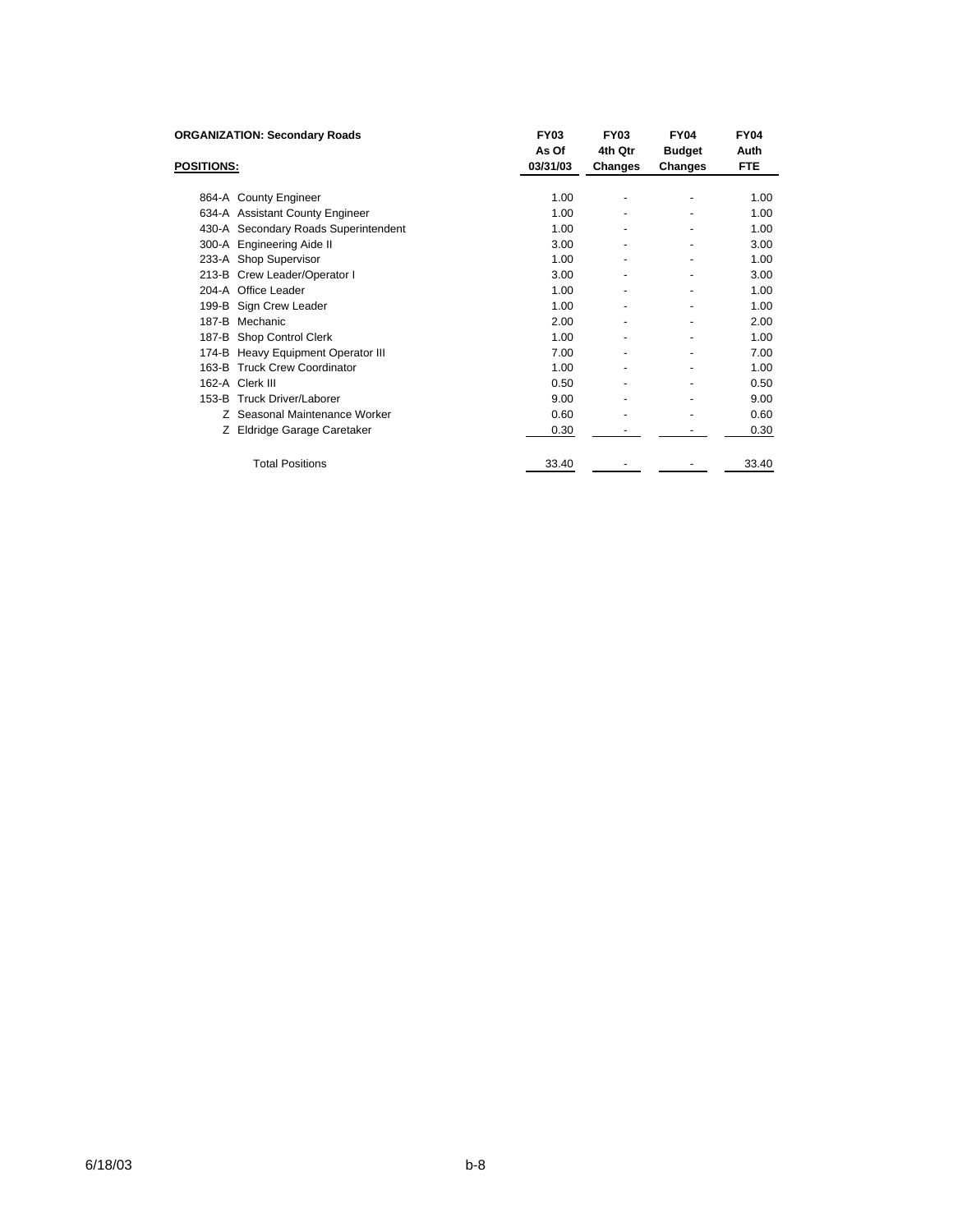| <b>ORGANIZATION: Sheriff</b><br><b>POSITIONS:</b> |                                         | <b>FY03</b><br>As Of | <b>FY03</b><br>4th Qtr | <b>FY04</b><br><b>Budget</b> | <b>FY04</b><br>Auth |
|---------------------------------------------------|-----------------------------------------|----------------------|------------------------|------------------------------|---------------------|
|                                                   |                                         | 03/31/03             | <b>Changes</b>         | <b>Changes</b>               | <b>FTE</b>          |
|                                                   |                                         |                      |                        |                              |                     |
|                                                   | X Sheriff                               | 1.00                 |                        |                              | 1.00                |
|                                                   | Y Chief Deputy                          | 1.00                 |                        |                              | 1.00                |
|                                                   | 705-A Jail Administrator                | 1.00                 |                        | $\overline{\phantom{a}}$     | 1.00                |
|                                                   | 519-A Captain                           | 2.00                 |                        | $\overline{a}$               | 2.00                |
|                                                   | 464-A Lieutenant                        | 4.00                 |                        |                              | 4.00                |
|                                                   | 451-E Sergeant                          | 6.00                 |                        |                              | 6.00                |
|                                                   | 449-A Corrections Captain               | 1.00                 |                        |                              | 1.00                |
|                                                   | 417-A Support Services Director         | 1.00                 |                        |                              | 1.00                |
|                                                   | 400-A Support/Program Supervisor        | 1.00                 |                        | $\overline{\phantom{a}}$     | 1.00                |
|                                                   | 353-A Corrections Lieutenant            | 3.00                 |                        |                              | 3.00                |
|                                                   | 332-A Corrections Sergeant              | 4.00                 |                        | $\overline{a}$               | 4.00                |
|                                                   | 332-A Food Service Manager              | 1.00                 |                        |                              | 1.00                |
|                                                   | 329-E Deputy                            | 28.00                |                        |                              | 28.00               |
|                                                   | 300-A Chief Telecommunications Operator | 1.00                 | $\overline{a}$         | $\overline{a}$               | 1.00                |
|                                                   | 283-H Lead Correction Officer           | 10.00                |                        |                              | 10.00               |
|                                                   | 262-A Lead Bailiff                      | 1.00                 | $\overline{a}$         | $\overline{\phantom{a}}$     | 1.00                |
|                                                   | 246-H Correction Officer                | 43.20                |                        | 5.80                         | 49.00               |
|                                                   | 245-A Lead Tele/Communications Operator | 3.00                 |                        | $\overline{a}$               | 3.00                |
|                                                   | 228-A Tele/Communications Operator      | 8.00                 | $\overline{a}$         | $\overline{a}$               | 8.00                |
|                                                   | 228-A Office Supervisor                 | 1.00                 |                        |                              | 1.00                |
|                                                   | 220-A Bailiff                           | 7.10                 | $\overline{a}$         | $\overline{a}$               | 7.10                |
|                                                   | 191-C Senior Accounting Clerk           | 2.00                 |                        | $\overline{a}$               | 2.00                |
|                                                   | 177-C Senior Clerk                      | 2.00                 |                        | $\overline{a}$               | 2.00                |
|                                                   | 176-H Jail Custodian/Correction Officer | 1.00                 |                        | 1.00                         | 2.00                |
|                                                   | 162-A Clerk III                         | 2.00                 |                        | 1.50                         | 3.50                |
|                                                   | 141-C Clerk II                          | 1.00                 | $\overline{a}$         | (0.50)                       | 0.50                |
|                                                   | 141-C Clerk II-Records                  | 0.50                 | $\overline{a}$         | (0.50)                       | $\overline{a}$      |
|                                                   | 125-C Clerk I                           | 0.50                 | $\overline{a}$         | (0.50)                       | $\overline{a}$      |
|                                                   | 125-H Jail Custodian                    | 1.00                 |                        | (1.00)                       | $\overline{a}$      |
|                                                   | 122-C Cook                              | 2.80                 | 0.60                   | 0.20                         | 3.60                |
|                                                   | <b>Total Positions</b>                  | 141.10               | 0.60                   | 6.00                         | 147.70              |
| ORGANIZATION: Supervisors, Board of               |                                         | <b>FY03</b>          | <b>FY03</b>            | <b>FY04</b>                  | <b>FY04</b>         |
|                                                   |                                         | As Of                | 4th Qtr                | <b>Budget</b>                | Auth                |
| <b>POSITIONS:</b>                                 |                                         | 03/31/03             | Changes                | Changes                      | <b>FTE</b>          |
|                                                   | X Supervisor, Chairman                  | 1.00                 |                        |                              | 1.00                |
|                                                   | X Supervisor                            | 4.00                 |                        |                              | 4.00                |
|                                                   | <b>Total Positions</b>                  | 5.00                 |                        |                              | 5.00                |